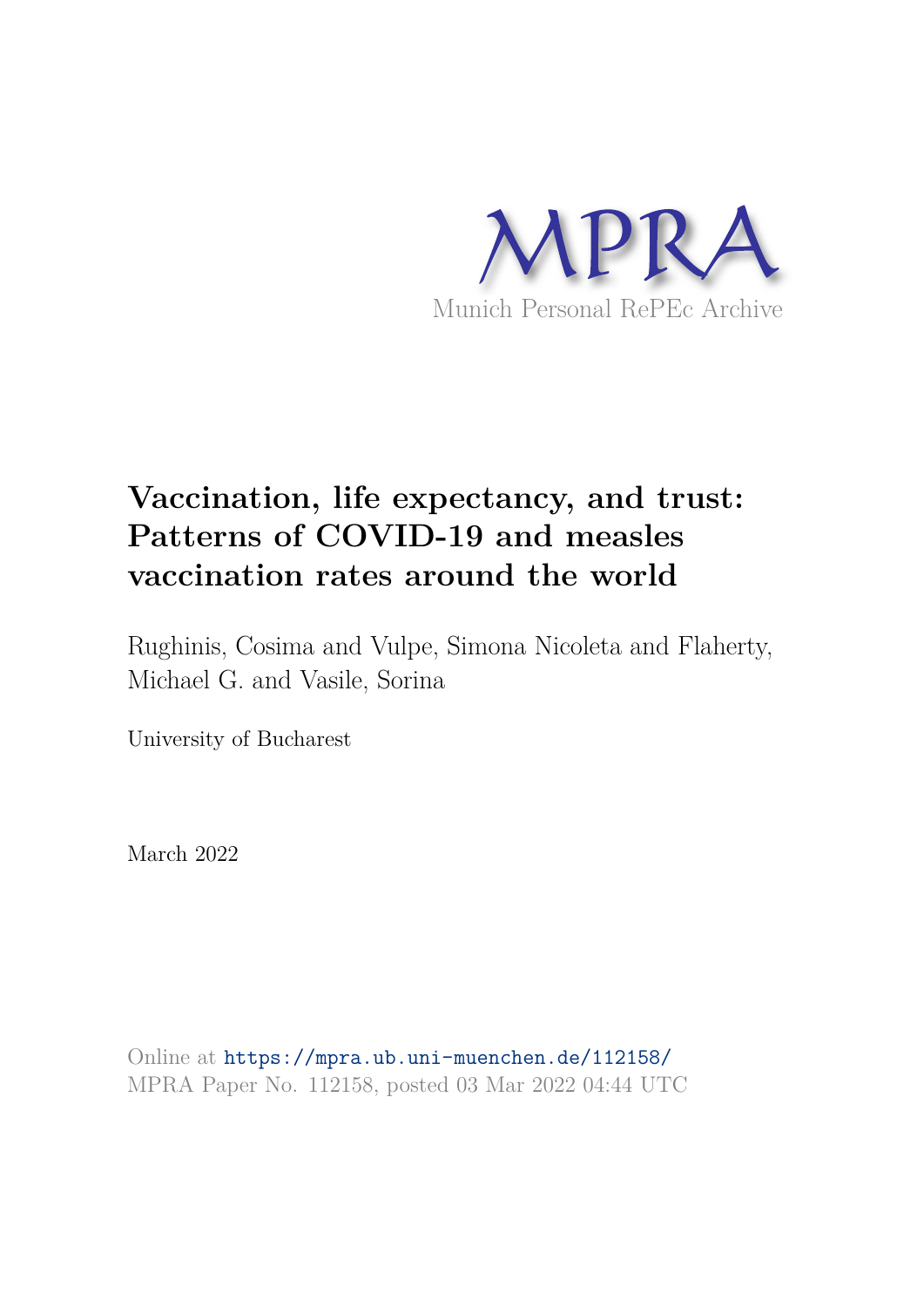# **Vaccination, life expectancy, and trust: Patterns of COVID-19 and**

# **measles vaccination rates around the world**

Cosima Rughiniș, Department of Sociology, University of Bucharest, Bucharest, 030167, Romania, [cosima.rughinis@unibuc.ro](mailto:cosima.rughinis@unibuc.ro) 

Simona - Nicoleta Vulpe, Interdisciplinary School of Doctoral Studies, University of Bucharest, Bucharest, 050107, Romania, [simona.vulpe@drd.unibuc.ro](mailto:simona.vulpe@drd.unibuc.ro) 

Michael G. Flaherty, Department of Sociology, Eckerd College, FL 33711 USA, flahermg@eckerd.edu

Sorina Vasile, Interdisciplinary School of Doctoral Studies, University of Bucharest, Bucharest, 050107, Romania[, sorina.vasile@gmail.com](mailto:sorina.vasile@gmail.com) 

#### **Corresponding author:**

Simona - Nicoleta Vulpe, 36-46 Mihail Kogălniceanu, room 221 first floor, Sector 5, Bucharest, 050107, Romania. E-mail: [simona.vulpe@drd.unibuc.ro.](mailto:simona.vulpe@drd.unibuc.ro)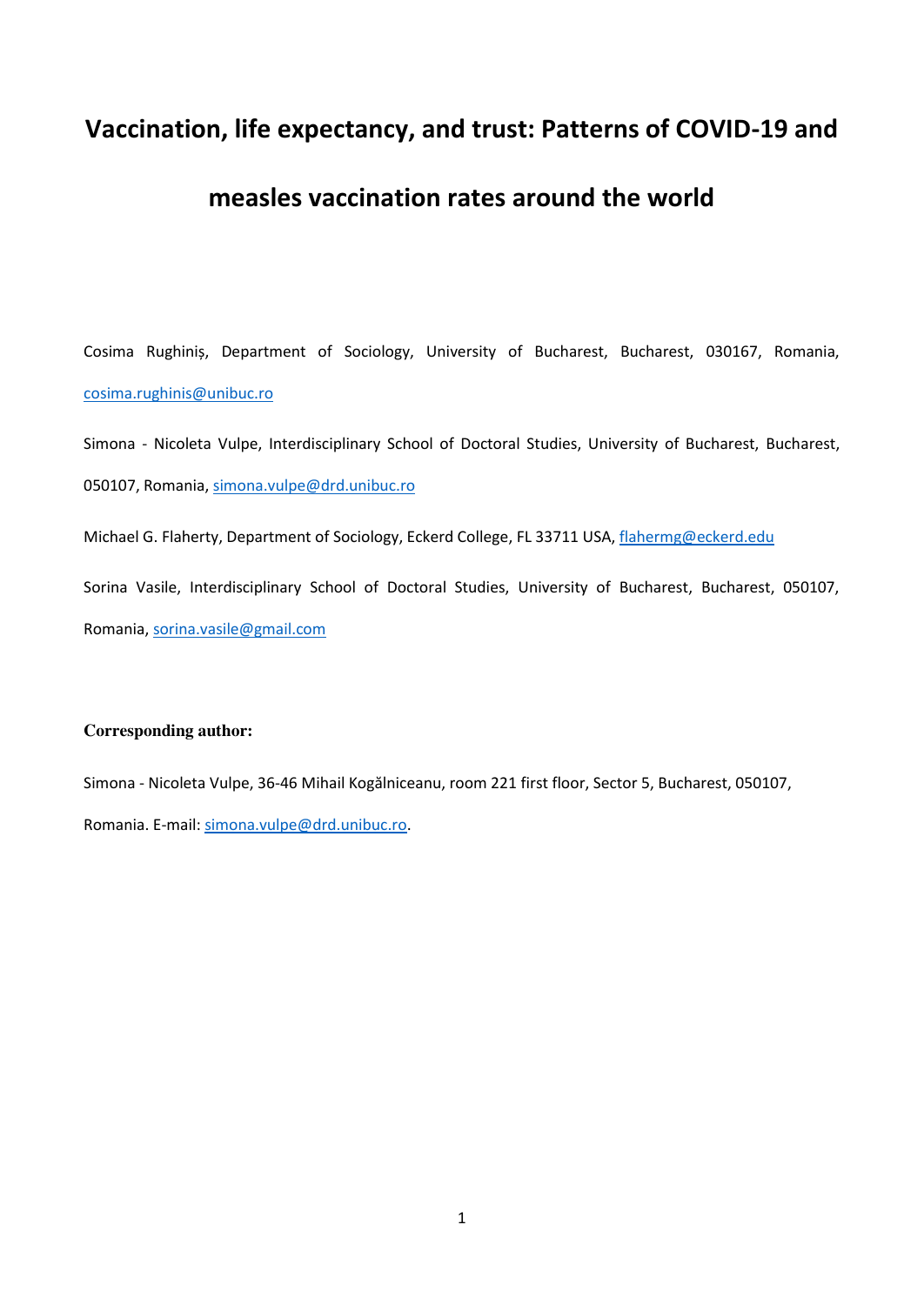# **Vaccination, life expectancy, and trust: Patterns of COVID-19 and measles vaccination rates around the world**

#### Abstract

We estimate patterns of covariation between COVID-19 and measles vaccination rates and a set of widely used indicators of human, social, and economic capital across 146 countries. About 70% of the variability in COVID-19 vaccination rates in February 2022, worldwide, can be explained by differences in the Human Development Index (HDI) and, specifically, in life expectancy at birth. Trust in doctors and nurses adds predictive value beyond the HDI, clarifying controversial discrepancies between vaccination rates in countries with similar levels of human development and vaccine availability. Cardiovascular disease deaths, an indicator of general health system effectiveness, and infant measles immunization coverage, an indicator of country-level immunization effectiveness, are also significant, though weaker, predictors of COVID-19 vaccination success. The metrics of economic inequality, perceived corruption, poverty, and inputs into the health system have strong bivariate correlations with COVID-19 vaccination but no longer remain statistically significant when controlling for the HDI. Measles vaccination in 2019 is similarly predicted by HDI, trust in doctors and nurses. National poverty rates seem to be a relevant predictor for both types of vaccination, though statistical significance is oscillating. The remaining variability in COVID-19 vaccination success that cannot be pinned down through these sets of metrics points to a considerable scope for collective and individual agency in a time of crisis. The mobilization and coordination in the vaccination campaigns of citizens, medical professionals, scientists, journalists, and politicians, among others, account for at least some of this variability in overcoming vaccine hesitancy and inequity.

**Keywords:** vaccination; COVID-19; measles; life expectancy; trust; human development index.

2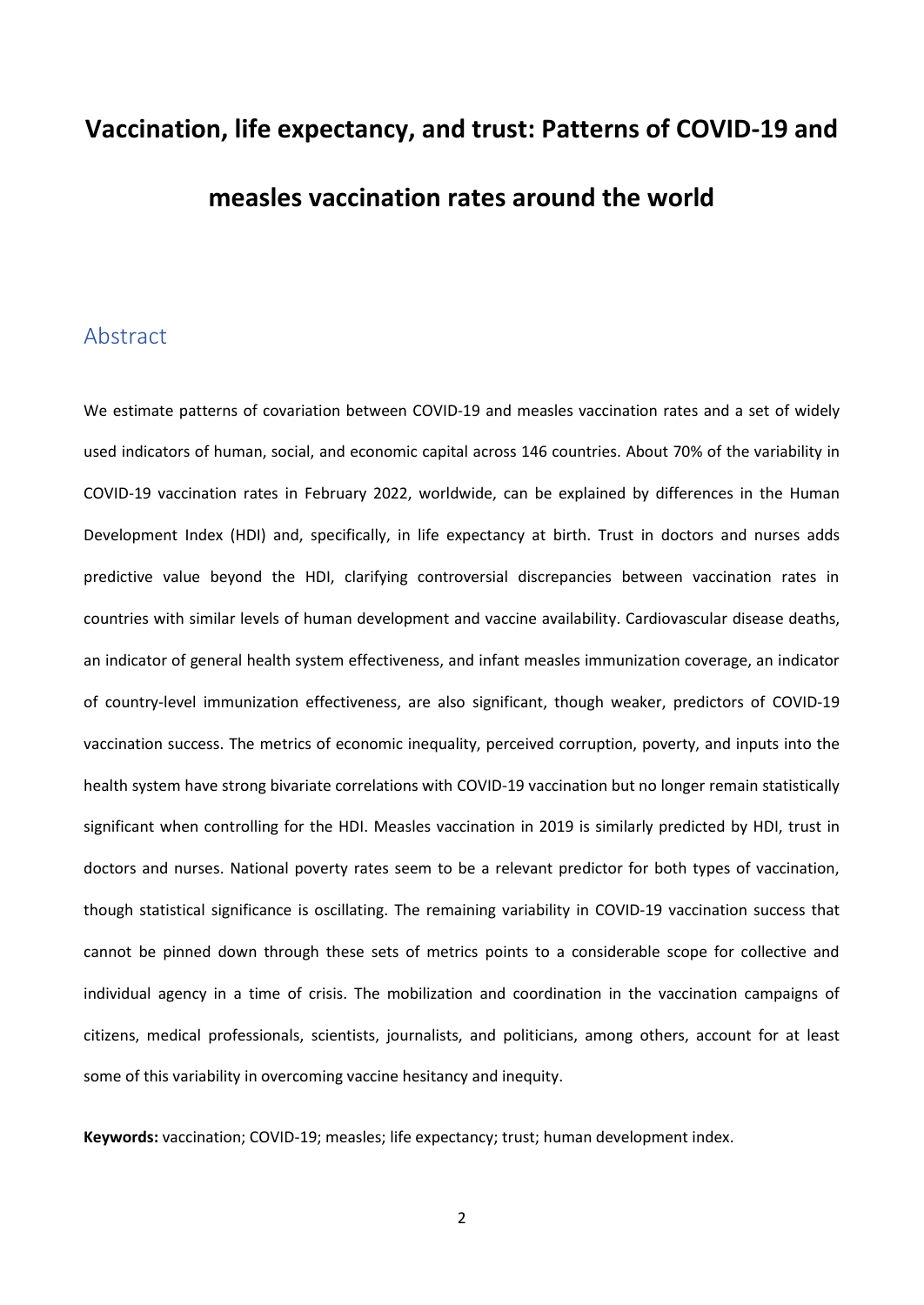#### Introduction

Comedian Dave Barry recalled his mother telling him, "Son, it is better to be rich and healthy than poor and sick" <sup>1</sup>. This still holds when examining COVID-19 vaccination patterns worldwide. In this paper, we discuss the relative contribution to predicting COVID-19 and measles vaccination rates of a set of widely used, publicly available indicators of human, social, and economic capital.

There has been a significant increase in life expectancy over the last two hundred years in many societies. Humankind has become more adept, collectively, to sustain life for its members, although externalities, in terms of climate impact, have begun to raise doubt on the longer-term perspectives of this accomplishment. Life expectancy serves as a synthetic measure of the capacity of society to prevent death in a certain period. Given that the avoidance of death is one of humankind's major goals, life expectancy is, therefore, a useful metric to capture the effectiveness of social organization for public health at a certain time and place.

Vaccination has played a considerable role in reducing the mortality inflicted by preventable diseases<sup>2</sup> over the last two centuries. Vaccines have been, therefore, an important cause of the recent increase in life expectancy across the world. This also holds true for the COVID-19 pandemic, which has visibly lowered life expectancy in most countries  $3$ ,  $4$ . There is convincing evidence that vaccination against COVID-19 has prevented numerous deaths globally<sup>5</sup>.

At the same time, *rates of vaccination have varied widely during the pandemic*. *Societal resources shape a collectivity's ability to immunize its members against infection through vaccination* <sup>6</sup> *.* However, COVID-19 vaccination has been unevenly implemented because of differences in availability of vaccines, uneven logistics of vaccine distribution, and people's variable trust in vaccines and mainstream science and expertise  $7, 8, 9, 10, 11$ . In this paper, we explore and discuss the correlation between the success of vaccination campaigns against COVID-19 in mid-2021 and early 2022 and pre-pandemic life expectancy (estimated in 2019), alongside other measures of human, social, and economic capital, at country-level. Our study aimed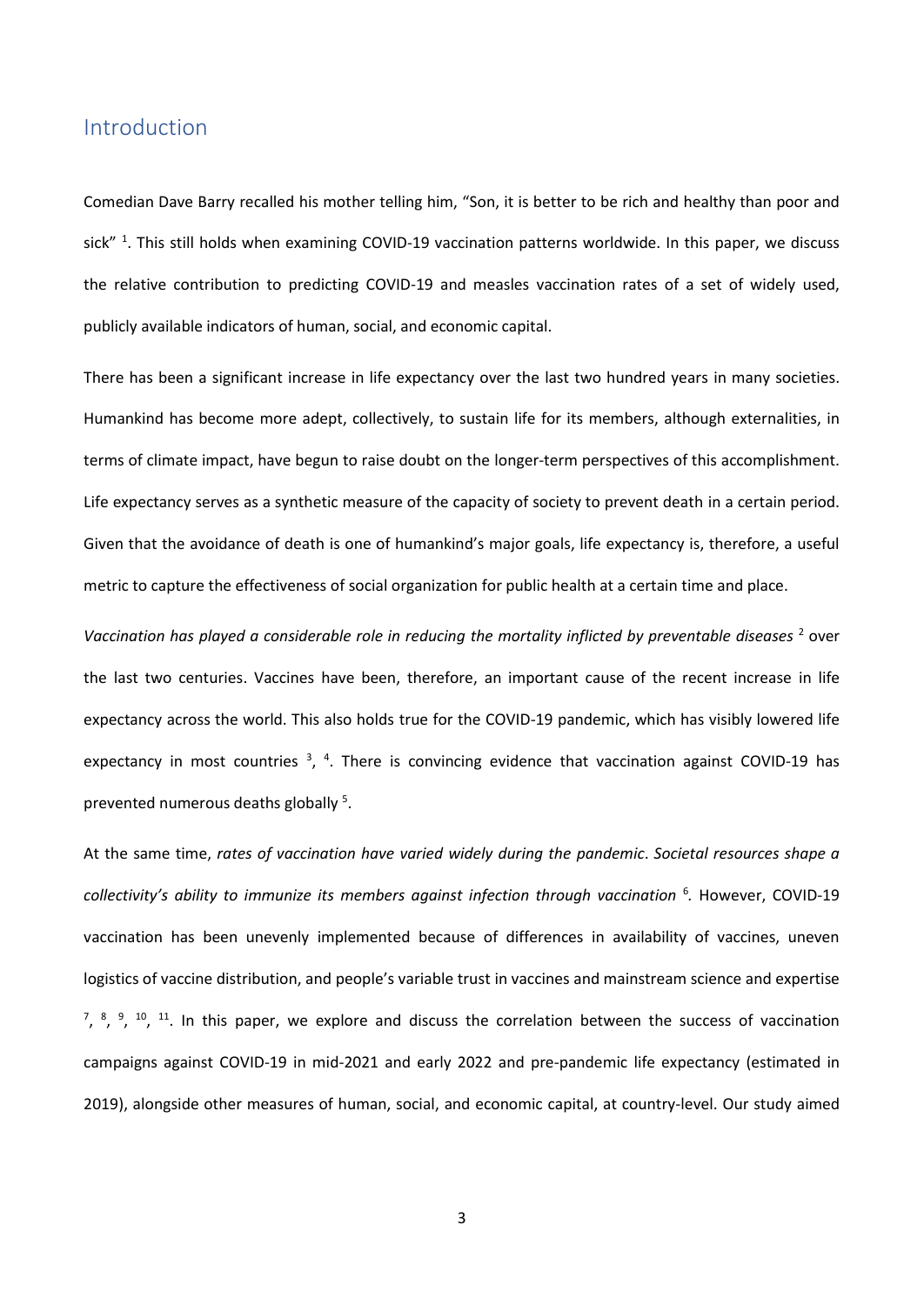to answer an essential question: What can such broad patterns of co-variation in vaccination success tell us about the social structures and forms of agency that keep people alive?

Human, social, and economic resources have been of utmost importance in COVID-19 vaccination. They have facilitated earlier access to vaccines and powered the required logistics of a large-scale vaccination campaign. Several studies signaled a positive association between coverage of COVID-19 vaccination, the Human Development Index (HDI), and gross domestic product (GDP) per capita <sup>12</sup>, <sup>13</sup>, <sup>14</sup>. Education and GDP per capita also contribute to the speed of the COVID-19 vaccination campaign <sup>15</sup>. A positive correlation between measles vaccination and HDI has also been noted <sup>16</sup>. Trust in the state and in the health system has been associated with greater compliance with COVID-19 restrictions in Europe <sup>17</sup>. Trust in medical and scientific experts has been a strong correlate of pro-vaccination attitudes in general  $^{18}$ ,  $^{19}$ ,  $^{20}$ ,  $^{21}$  and of the declared intention to receive a COVID-19 vaccine internationally  $^{22}$ ,  $^{23}$ ,  $^{24}$ . Social and economic inequality has been associated with lower COVID-19 vaccination rates aggregated at country-level<sup>25</sup>. Indicators of corruption in the public sector are significant predictors of COVID-19 vaccination in August 2021 when controlling for GDP per capita and strength of the health system <sup>26</sup>, without controlling for life expectancy or education. Perceived corruption is associated with decreased vaccination coverage globally <sup>27</sup> and it also affects trust in mainstream health policy, exacerbating vaccination hesitancy  $^{28}$ .

# Methods

We accessed publicly available data on COVID vaccination rates and other country-level indicators of human, social, and economic capital from the datasets of Our World in Data (OWID)<sup>29</sup>, the metrics included in the 2020 Human Development Report (HDR) of the United Nations Development Programme <sup>30</sup>, the Corruption Perception Index computed by Transparency International <sup>31</sup>, and World Bank data on poverty rates <sup>32</sup>. We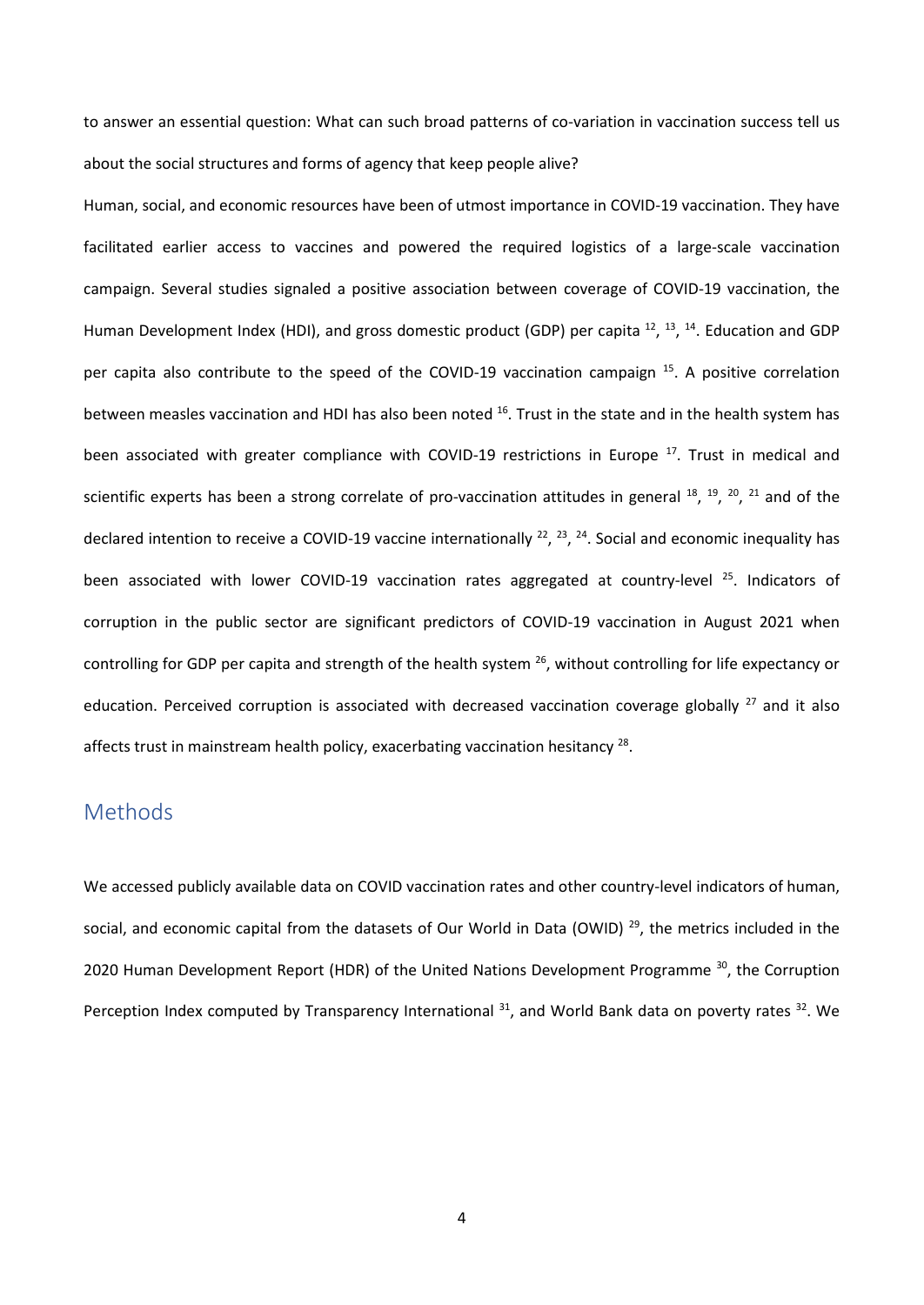included in the study all countries and territories with a population larger than 1 million and available information for vaccination rates, according to OWID data, resulting in 146 units of analysis<sup>1</sup>.

Our first dependent variable of interest was the rate of fully vaccinated people, per hundred, measured at two points in time: July 31, 2021 (or the closest day to July 31, 2021) and February 4, 2022 (or the closest day to February 4, 2022). The second dependent variable, included for comparison purposes, is the rate of infants immunized against measles at one year of age, in 2019, as reported by the HDR. The descriptive statistics and sources for the predictors included in the analysis are presented in Table 1. The control variable for partial correlations was the HDI, which aggregates three dimensions: 1) life expectancy at birth; 2) an education index composed of mean years of schooling and expected years of schooling; and 3) gross national income per capita (GNI)<sup>30</sup>.

*Table 1. Descriptive statistics for the variables included in the analysis. Source: Authors' analysis on publicly available data from OWID, UNDP HDR, Transparency International, and The World Bank* 

|                                                            | Number<br>of cases<br>(N) | Minimum | Maximum | Mean  | Std. Deviation |
|------------------------------------------------------------|---------------------------|---------|---------|-------|----------------|
| People fully vaccinated per hundred, Feb. 2022<br>(OWID)   | 146                       | 0.23    | 93.55   | 44.50 | 27.59          |
| People fully vaccinated per hundred, July 2021<br>(OWID)   | 144                       | 0.01    | 66.00   | 15.65 | 17.83          |
| Human Development Index 2019 (UNDP HDR)                    | 152                       | 0.36    | 0.96    | 0.72  | 0.16           |
| Life expectancy at birth 2019 (HDI component,<br>UNDP HDR) | 153                       | 53.28   | 84.86   | 72.52 | 7.85           |
| Mean years of schooling 2019 (HDI component,<br>UNDP HDR)  | 151                       | 1.64    | 14.15   | 8.74  | 3.19           |

 $1$ The countries included in the analysis are, in alphabetical order: Afghanistan, Albania, Algeria, Angola, Argentina, Armenia, Australia, Austria, Azerbaijan, Bahrain, Bangladesh, Belarus, Belgium, Benin, Bolivia, Bosnia and Herzegovina, Botswana, Brazil, Bulgaria, Burkina Faso, Cambodia, Cameroon, Canada, Central African Republic, Chad, Chile, China, Colombia, Costa Rica, Cote d'Ivoire, Croatia, Cuba, Czech Republic, Democratic Republic of Congo, Denmark, Dominican Republic, Ecuador, Egypt, El Salvador, Equatorial Guinea, Estonia, Eswatini, Ethiopia, Finland, France, Gabon, Gambia, Georgia, Germany, Ghana, Greece, Guatemala, Guinea, Guinea-Bissau, Honduras, Hong Kong, Hungary, India, Iran, Iraq, Ireland, Israel, Italy, Jamaica, Japan, Jordan, Kazakhstan, Kenya, Kuwait, Kyrgyzstan, Laos, Latvia, Lebanon, Liberia, Libya, Lithuania, Madagascar, Malawi, Malaysia, Mali, Mauritania, Mexico, Moldova, Mongolia, Morocco, Mozambique, Myanmar, Namibia, Nepal, Netherlands, New Zealand, Nicaragua, Niger, Nigeria, North Macedonia, Norway, Oman, Pakistan, Palestine, Panama, Papua New Guinea, Paraguay, Peru, Philippines, Poland, Portugal, Romania, Russia, Rwanda, Saudi Arabia, Senegal, Serbia, Sierra Leone, Singapore, Slovakia, Slovenia, Somalia, South Africa, South Korea, South Sudan, Spain, Sri Lanka, Sudan, Sweden, Switzerland, Syria, Taiwan, Tajikistan, Thailand, Timor, Togo, Trinidad and Tobago, Tunisia, Turkey, Uganda, Ukraine, United Arab Emirates, United Kingdom, United States, Uruguay, Uzbekistan, Venezuela, Vietnam, Yemen, Zambia, Zimbabwe.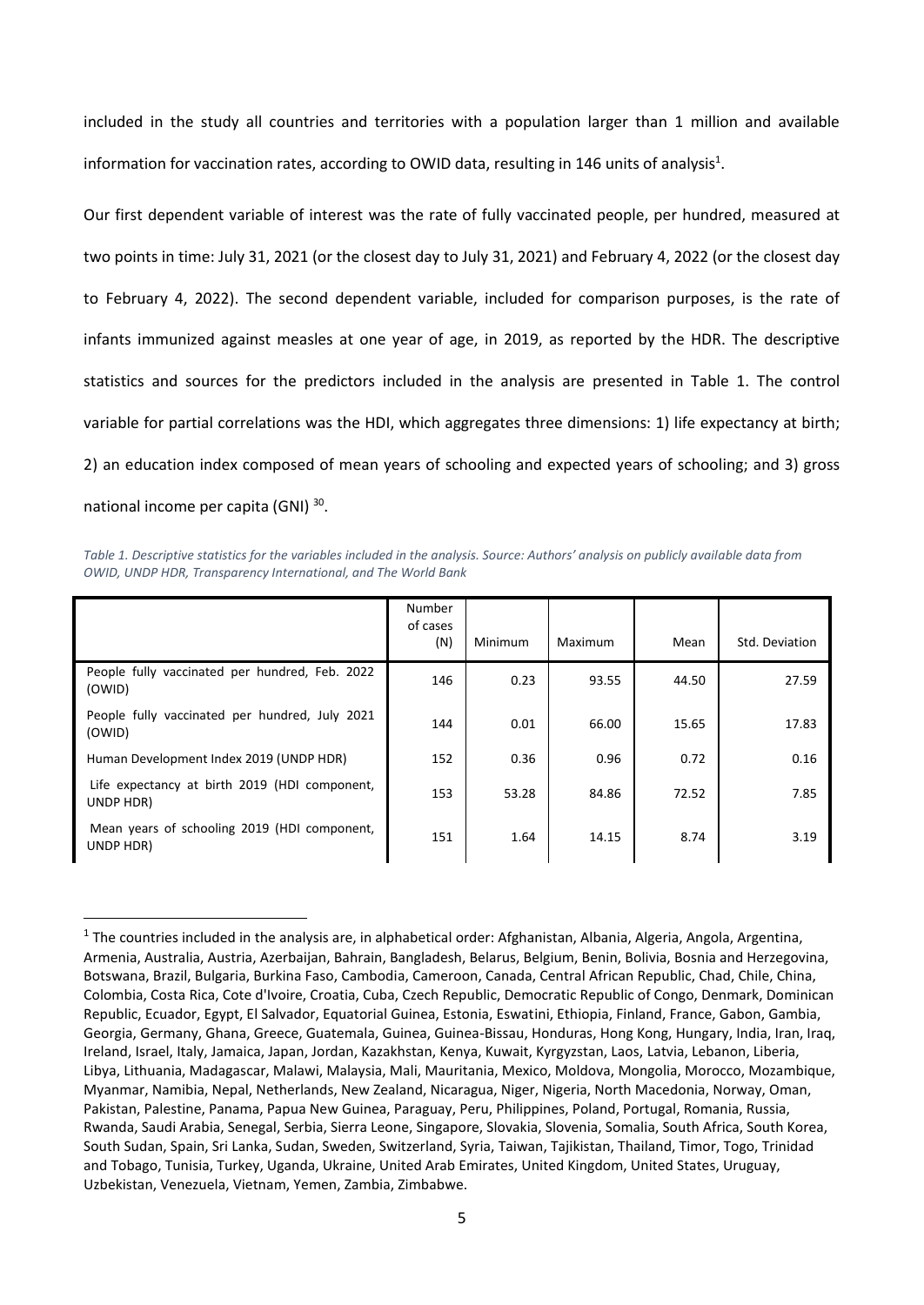| (HDI<br>Expected<br>years of<br>schooling<br>2019<br>component, UNDP HDR)                                | 148 | 5.30   | 21.95     | 13.43     | 3.01      |
|----------------------------------------------------------------------------------------------------------|-----|--------|-----------|-----------|-----------|
| GNI per capita 2019 in 2017 PPP (HDI component,<br>UNDP HDR)                                             | 148 | 993.01 | 92,418.23 | 20,129.66 | 20,023.66 |
| Atkinson Index of inequality in life expectancy<br>(UNDP HDR)                                            | 149 | 2.50   | 40.90     | 14.72     | 10.68     |
| Atkinson Index of inequality in education (UNDP<br>HDR)                                                  | 143 | 0.70   | 50.12     | 18.85     | 14.45     |
| Atkinson Index of inequality in income (UNDP<br>HDR)                                                     | 131 | 8.50   | 57.00     | 23.03     | 9.28      |
| Gini Index on inequality in income 2019 (UNDP<br>HDR)                                                    | 138 | 0.00   | 63.03     | 36.82     | 9.69      |
| Programme for International Student<br>PISA<br>Assessment Score Reading 2018 (OWID, from<br>OECD)        | 67  | 339.69 | 555.24    | 453.32    | 53.78     |
| PISA Programme for International<br>Student<br>Assessment Score Mathematics 2018 (OWID, from<br>OECD)    | 68  | 325.10 | 591.39    | 456.79    | 56.78     |
| PISA Programme for International<br>Student<br>Assessment Score Science 2018 (OWID, from<br>OECD)        | 68  | 335.63 | 590.45    | 457.39    | 52.31     |
| World Bank - Poverty ratio (%)                                                                           | 51  | 2.37   | 74.20     | 28.11     | 15.35     |
| World Bank - National poverty ratio (%)                                                                  | 128 | 0.60   | 76.80     | 27.86     | 17.00     |
| Extreme poverty rate (%) (OWID)                                                                          | 103 | 0.10   | 77.60     | 13.12     | 20.10     |
| Corruption<br><b>CPI</b><br>2020<br>Perception<br>Index<br>(Transparency International)                  | 151 | 12.00  | 88.00     | 42.47     | 19.05     |
| Share of people who trust their national<br>government 2018 (%) (OWID, from Wellcome<br>Trust)           | 124 | 10.95  | 99.22     | 51.51     | 18.11     |
| Share of people who trust doctors and nurses in<br>their country 2018 (%) (OWID, from Wellcome<br>Trust) | 134 | 43.43  | 98.20     | 80.79     | 11.56     |
| Health expenditure % of GDP in 2017 (UNDP HDR)                                                           | 144 | 1.18   | 17.06     | 6.63      | 2.61      |
| Physicians per 1000 people 2019 (UNDP HDR)                                                               | 145 | 0.23   | 84.22     | 19.31     | 16.94     |
| Hospital beds per 1000 people 2019 (UNDP HDR)                                                            | 135 | 1.00   | 129.80    | 28.95     | 24.33     |
| Cardiovascular Disease Death Rate per 100,000<br>people (OWID)                                           | 145 | 79.37  | 724.42    | 260.84    | 123.43    |
| Diabetes Prevalence (%) (OWID)                                                                           | 144 | 0.99   | 17.72     | 7.18      | 3.52      |
| Infants immunized for measles at 12 months, 2019<br>(%) (UNDP HDR)                                       | 148 | 37.00  | 99.00     | 86.88     | 14.15     |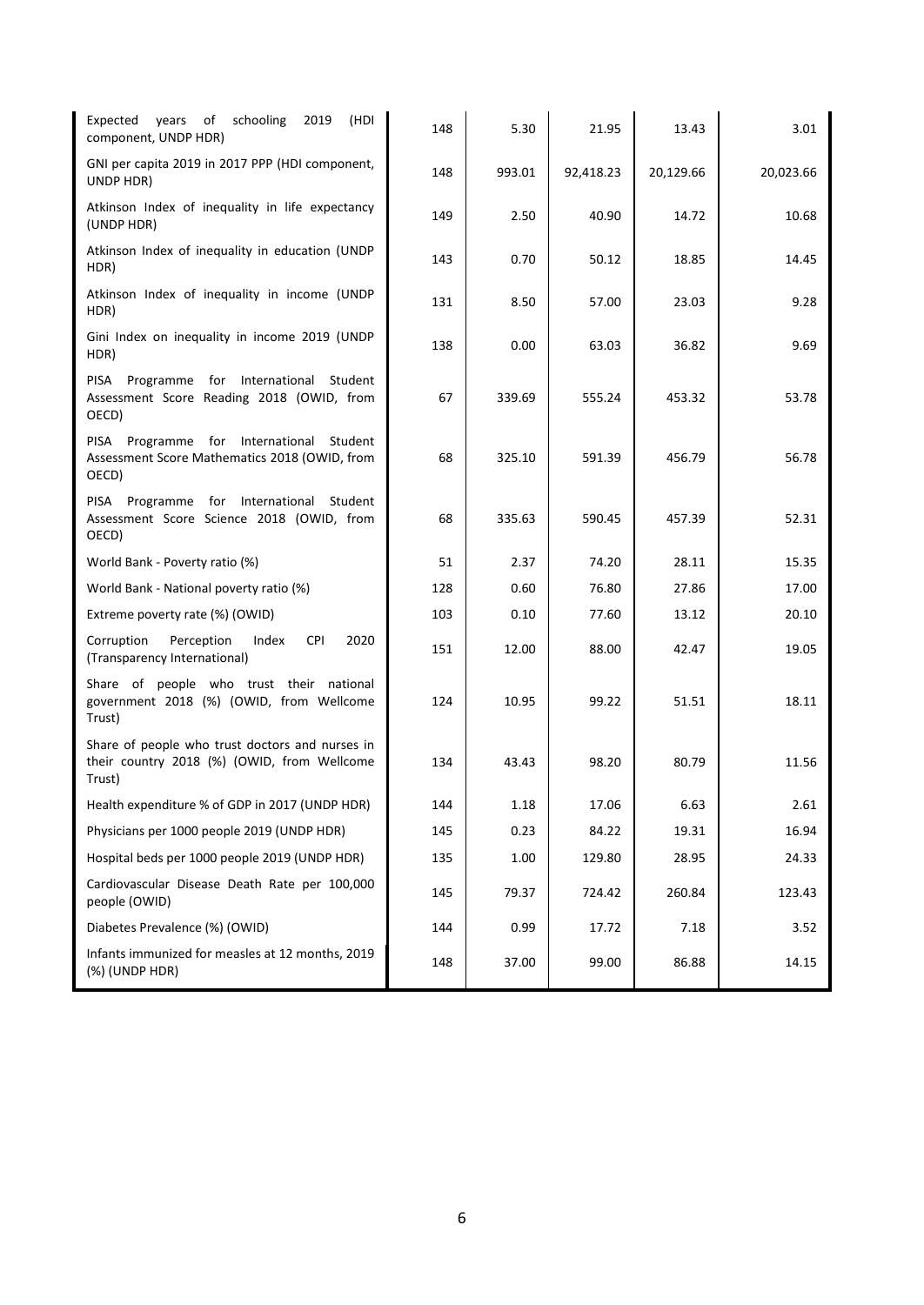#### Results

An exploration of bivariate correlations indicated a strong relationship between COVID-19 vaccination rates and the HDI (bivariate *r* = 0.826 in February 2022, *p* = 0.000). The relationship changed from an exponential to a linear shape during the vaccination campaign from July 2021 (Fig. 1) to February 2022 (Fig. 2). In mid-2021, there was a much more abrupt co-variation of vaccination success with HDI, compared with the later stage, when access to vaccines was more widespread and countries' own resources for large-scale collective action became more relevant.

Therefore, an exponential regression model ( $R^2$  = 66.7%) is better fitted for the observed data in July than a linear regression model ( $R^2$  = 48.3%). For February 2022, a linear model is better suited to model the relationship between HDI and vaccination rate ( $R^2$  = 68.0%) than an exponential model ( $R^2$  = 62.5%). A logarithmic model is marginally less fitted ( $R^2$ = 66%) than a linear one, anticipating a turn toward a logarithmic-shaped relationship as more countries on the HDI continuum evolve toward the plateau of high vaccination rates.



**Fig. 1.** Scatterplot of rates of fully vaccinated people in July 2021 vs. HDI 2019. Source: Authors' analysis of data from Our World in Data and UNDP Human Development Reports. Linear Pearson correlation:  $r = 0.695$  (p = 0.000).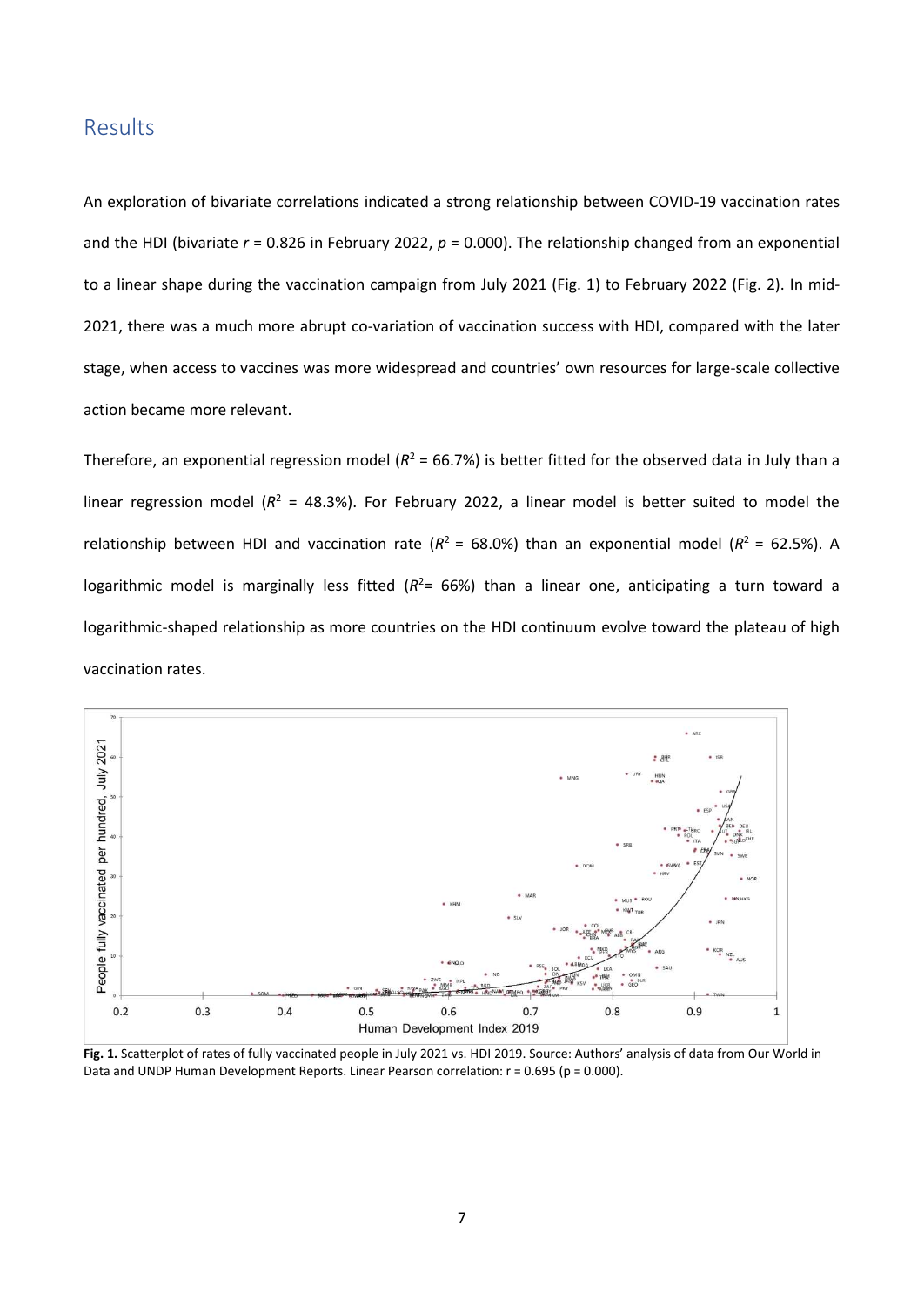

**Fig. 2.** Scatterplot of rates of fully vaccinated people in February 2022 vs. HDI 2019. Source: Authors' analysis of data from Our World in Data and UNDP Human Development Reports. Linear Pearson correlation:  $r = 0.826$  (p = 0.000).

A bivariate analysis of vaccination rates and multiple indicators of human, social, and economic capital indicates a broad pattern of covariation (Table 2). *Vaccination rates are higher, on average, in countries with*  better outcomes in health and education, higher inputs into the health system, lower inequality, lower *poverty rates, lower perceived corruption, and higher trust rates*.

The indicators that stand out in this pattern through their relative predictive power (other than the aggregate HDI) are *life expectancy at birth and GNI per capita*. Life expectancy at birth correlates at 0.836 with the vaccination rate in February 2022, explaining about 70% of its total variance.<sup>2</sup> GNI per capita correlates at 0.706 with vaccination rates in February 2022, explaining about 50% of the total variance, which makes it the second strongest predictor in the bivariate analysis. Mean years of schooling also correlates at 0.688 with the February 2022 vaccination rate.

*Table 2. Bivariate Bravais-Pearson correlations and partial correlations controlling for HDI 2019 between vaccination rates and indicators of human, economic, and social capital indicators. Source: Authors' analysis on publicly available data from OWID, UNDP HDR, Transparency International, and The World Bank* 

|           |        |              | <b>Bivariate correlations</b> | Partial correlations when controlling | for the HDI 2019 |               |         |                |
|-----------|--------|--------------|-------------------------------|---------------------------------------|------------------|---------------|---------|----------------|
|           | Metric | People fully | People fully                  | Infants                               | Human            | <b>Metric</b> | People  | <b>Infants</b> |
| Variables |        | vaccinated   | vaccinated                    | immunized                             | Developme        |               | fully   | immuniz        |
|           |        | per hundred, | per hundred,                  | for measles                           | nt Index         |               | vaccina | ed for         |

<sup>&</sup>lt;sup>2</sup> The inequality of life expectancy, estimated in the HDRs, is also strongly correlated with the vaccination rate, but it is collinear with the measure of life expectancy, and thus, it does not add predictive information.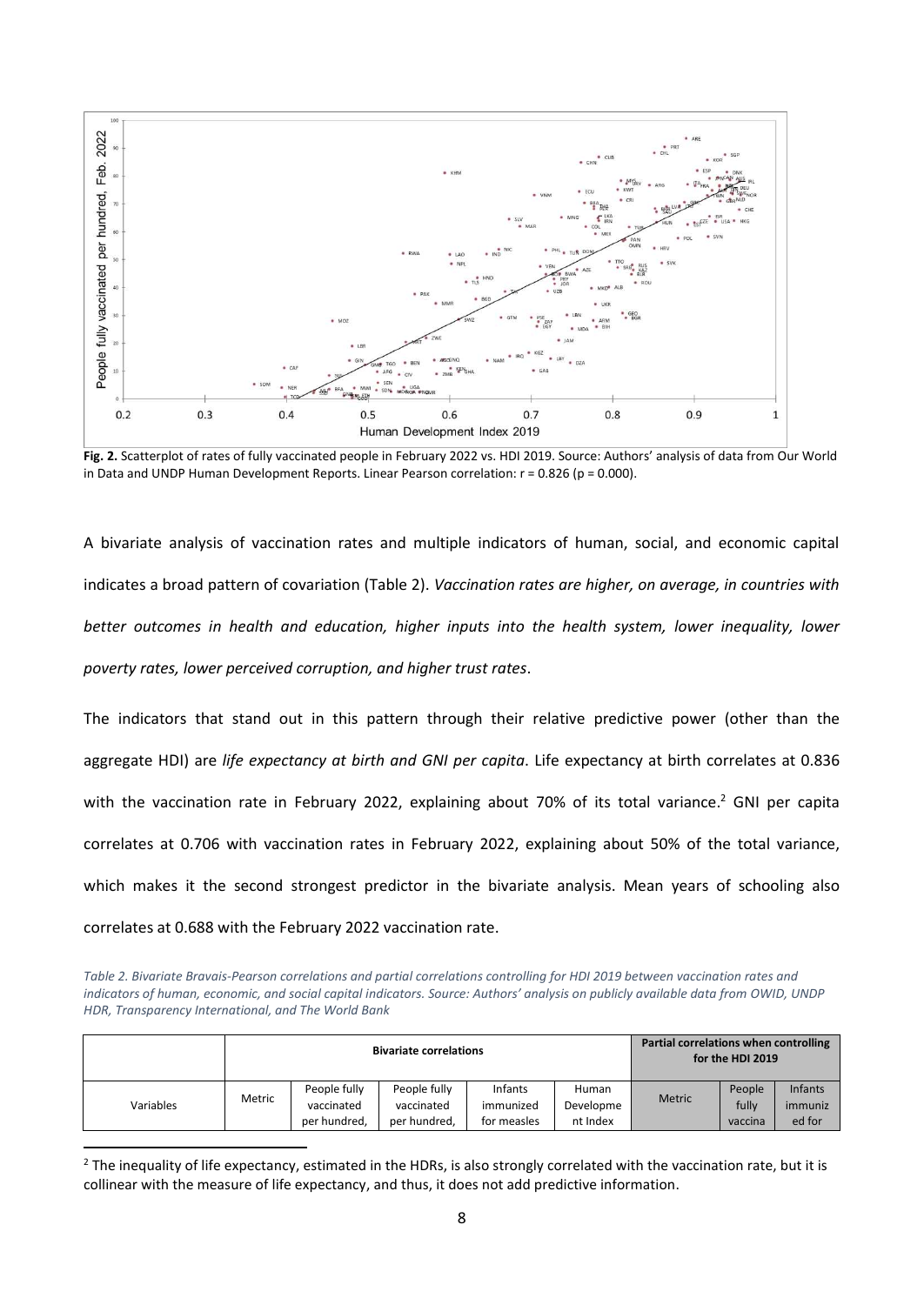|                                                |                            | Feb. 2022<br>(OWID) | <b>July 2021</b><br>(OWID) | for one-year<br>olds, 2019<br>(HDR) | (HDI) 2019  |                            | ted per<br>hundre<br>d, Feb.<br>2022<br>(OWID | measles<br>at 12<br>months,<br>2019 (%)<br>(UNDP<br>HDR) |
|------------------------------------------------|----------------------------|---------------------|----------------------------|-------------------------------------|-------------|----------------------------|-----------------------------------------------|----------------------------------------------------------|
| People fully                                   | Pearson<br>Correlati<br>on | $\mathbf 1$         | $0.739**$                  | $0.623**$                           | $0.847**$   | N/A                        |                                               |                                                          |
| vaccinated per<br>hundred, Feb.<br>2022 (OWID) | Sig. (2-<br>tailed)        |                     | 0.000                      | 0.000                               | 0.000       |                            |                                               |                                                          |
|                                                | ${\sf N}$                  | 146                 | 130                        | 142                                 | 139         |                            |                                               |                                                          |
| People fully<br>vaccinated per                 | Pearson<br>Correlati<br>on | $0.693**$           | $\mathbf{1}$               | $0.404**$                           | $0.695***$  | N/A                        |                                               |                                                          |
| hundred, July 2021<br>(OWID)                   | Sig. (2-<br>tailed)        | 0.000               |                            | 0.000                               | 0.000       |                            |                                               |                                                          |
|                                                | ${\sf N}$                  | 138                 | 144                        | 139                                 | 143         |                            |                                               |                                                          |
| Human                                          | Pearson<br>Correlati<br>on | $0.826***$          | $0.695***$                 | $0.622**$                           | $\mathbf 1$ | N/A                        |                                               |                                                          |
| Development<br>Index (HDI) 2019                | Sig. (2-<br>tailed)        | 0.000               | 0.000                      | 0.000                               |             |                            |                                               |                                                          |
|                                                | ${\sf N}$                  | 145                 | 143                        | 147                                 | 152         |                            |                                               |                                                          |
| Life expectancy at                             | Pearson<br>Correlati<br>on | $0.836***$          | $0.647**$                  | $0.638**$                           | $0.923***$  | N/A                        |                                               |                                                          |
| birth 2019 (HDI<br>component)                  | Sig. (2-<br>tailed)        | 0.000               | 0.000                      | 0.000                               | 0.000       | Component<br>of HDI        |                                               |                                                          |
|                                                | N                          | 146                 | 144                        | 148                                 | 152         |                            |                                               |                                                          |
| Mean years of                                  | Pearson<br>Correlati<br>on | $0.688**$           | $0.594***$                 | $0.575***$                          | $0.924***$  | N/A                        |                                               |                                                          |
| schooling 2019<br>(HDI component)              | Sig. (2-<br>tailed)        | 0.000               | 0.000                      | 0.000                               | 0.000       | Component<br>of HDI        |                                               |                                                          |
|                                                | ${\sf N}$                  | 145                 | 142                        | 147                                 | 150         |                            |                                               |                                                          |
| Expected years of                              | Pearson<br>Correlati<br>on | $.788**$            | $.643**$                   | $0.575***$                          | $.915***$   | N/A                        |                                               |                                                          |
| schooling 2019<br>(HDI component)              | Sig. (2-<br>tailed)        | .000                | .000                       | 0.000                               | .000        | Component<br>of HDI        |                                               |                                                          |
|                                                | ${\sf N}$                  | 142                 | 139                        | 147                                 | 147         | N/A<br>Component<br>of HDI |                                               |                                                          |
| GNI per capita                                 | Pearson<br>Correlati<br>on | $0.706***$          | $0.744***$                 | $0.422***$                          | $0.818***$  |                            |                                               |                                                          |
| 2019 in 2017 PPP<br>(HDI component)            | Sig. (2-<br>tailed)        | 0.000               | 0.000                      | 0.000                               | 0.000       |                            |                                               |                                                          |
|                                                | ${\sf N}$                  | 142                 | 139                        | 147                                 | 147         |                            |                                               |                                                          |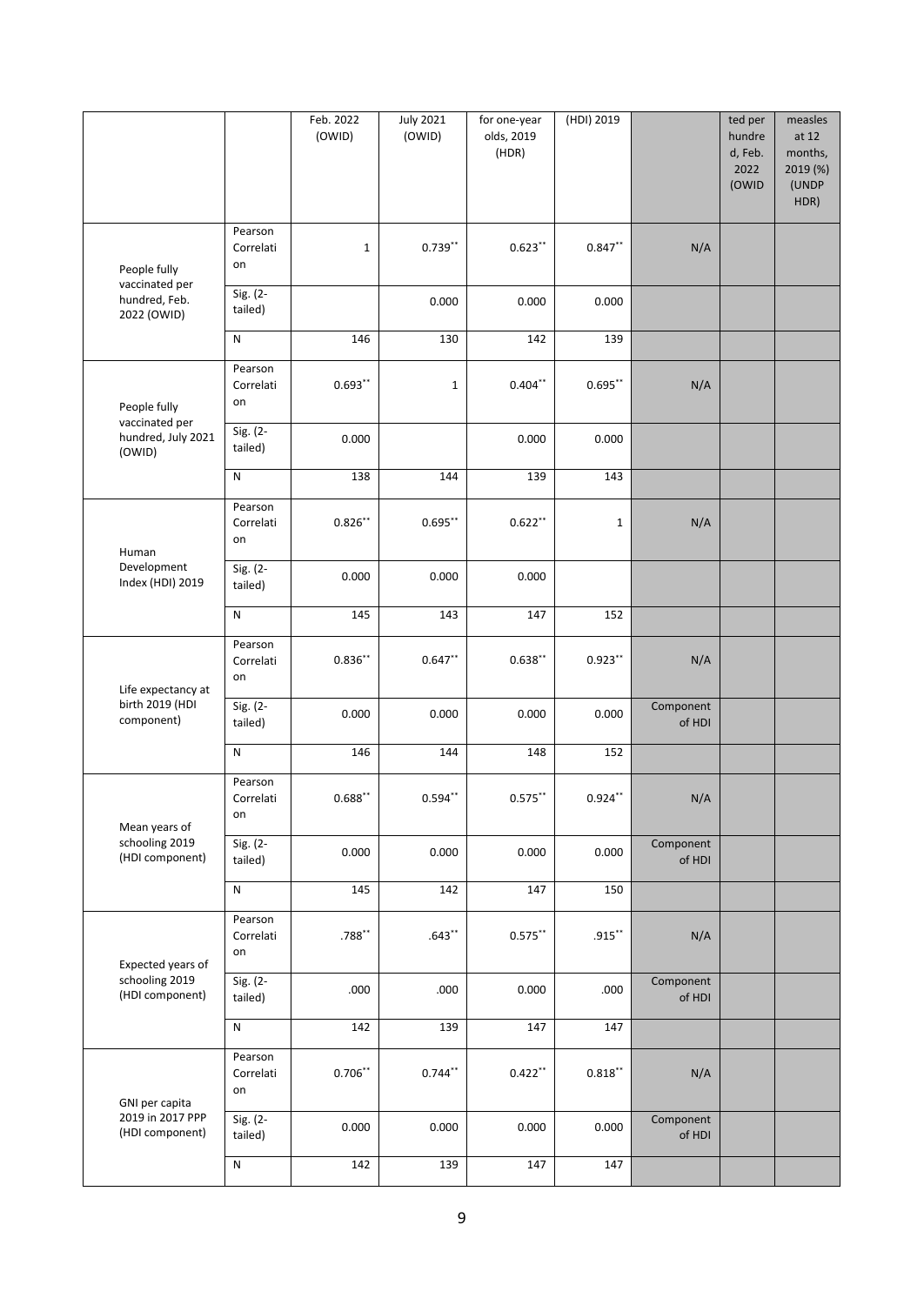| Inequality in life                                                                                                                                                 | Pearson<br>Correlati<br>on | $-0.793**$ | $-0.641$ **                                                                                                                                                                                                                                                                                                                                                                                                                                                                                                                                                                                                                                                                                                                                                                                                                                                                                                                                                                                                                                        | $-0.668**$ | $-0.936**$ | N/A                   |          |          |
|--------------------------------------------------------------------------------------------------------------------------------------------------------------------|----------------------------|------------|----------------------------------------------------------------------------------------------------------------------------------------------------------------------------------------------------------------------------------------------------------------------------------------------------------------------------------------------------------------------------------------------------------------------------------------------------------------------------------------------------------------------------------------------------------------------------------------------------------------------------------------------------------------------------------------------------------------------------------------------------------------------------------------------------------------------------------------------------------------------------------------------------------------------------------------------------------------------------------------------------------------------------------------------------|------------|------------|-----------------------|----------|----------|
| expectancy 2015-<br>2020 (HDR<br>dataset)                                                                                                                          | Sig. (2-<br>tailed)        | 0.000      | 0.000                                                                                                                                                                                                                                                                                                                                                                                                                                                                                                                                                                                                                                                                                                                                                                                                                                                                                                                                                                                                                                              | 0.000      | 0.000      | Collinear with<br>HDI |          |          |
|                                                                                                                                                                    | ${\sf N}$                  | 143        | 140                                                                                                                                                                                                                                                                                                                                                                                                                                                                                                                                                                                                                                                                                                                                                                                                                                                                                                                                                                                                                                                | 148        | 148        |                       |          |          |
| Inequality in                                                                                                                                                      | Pearson<br>Correlati<br>on | $-0.663**$ | $-0.530**$                                                                                                                                                                                                                                                                                                                                                                                                                                                                                                                                                                                                                                                                                                                                                                                                                                                                                                                                                                                                                                         | $-0.584**$ | $-0.847**$ | N/A                   |          |          |
| education 2019<br>(HDR dataset)                                                                                                                                    | Sig. (2-<br>tailed)        | 0.000      | 0.000                                                                                                                                                                                                                                                                                                                                                                                                                                                                                                                                                                                                                                                                                                                                                                                                                                                                                                                                                                                                                                              | 0.000      | 0.000      | Collinear with<br>HDI |          |          |
|                                                                                                                                                                    | N                          | 137        | 135<br>142<br>143<br>Partial<br>$-0.378**$<br>$-0.286**$<br>$-0.337**$<br>$-0.302**$<br>Correlation<br>0.001<br>0.000<br>0.000<br>0.000<br>Sig. (2-tailed)<br>df<br>126<br>131<br>123<br>130<br>Partial<br>$-0.335***$<br>$-0.298**$<br>$-0.242**$<br>$-0.262**$<br>Correlation<br>0.001<br>0.006<br>0.002<br>0.000<br>Sig. (2-tailed)<br>df<br>132<br>130<br>134<br>137<br>Partial<br>$0.791***$<br>$0.529**$<br>$0.428**$<br>$0.295*$<br>Correlation<br>0.000<br>0.000<br>0.016<br>0.000<br>Sig. (2-tailed)<br>$\mathsf{df}$<br>65<br>67<br>66<br>67<br>Partial<br>$0.748**$<br>$0.451***$<br>$0.375***$<br>$0.309*$<br>Correlation<br>0.000<br>0.002<br>0.011<br>0.000<br>Sig. (2-tailed)<br>66<br>68<br>$\mathsf{df}$<br>67<br>68<br>Partial<br>$0.732**$<br>$0.513***$<br>$0.379**$<br>$0.285*$<br>Correlation<br>0.000<br>0.001<br>0.019<br>0.000<br>Sig. (2-tailed)<br>df<br>66<br>68<br>67<br>68<br>Partial<br>$-0.670**$<br>$-0.641$ **<br>$-0.580**$<br>$-0.560**$<br>Correlation<br>0.000<br>0.000<br>0.000<br>0.000<br>Sig. (2-tailed) |            |            |                       |          |          |
| Inequality in                                                                                                                                                      | Pearson<br>Correlati<br>on |            |                                                                                                                                                                                                                                                                                                                                                                                                                                                                                                                                                                                                                                                                                                                                                                                                                                                                                                                                                                                                                                                    |            |            |                       | 0.037    | $-0.099$ |
| income 2019 (HDR<br>dataset)                                                                                                                                       | Sig. (2-<br>tailed)        |            |                                                                                                                                                                                                                                                                                                                                                                                                                                                                                                                                                                                                                                                                                                                                                                                                                                                                                                                                                                                                                                                    |            |            |                       | 0.683    | 0.266    |
|                                                                                                                                                                    | ${\sf N}$                  |            |                                                                                                                                                                                                                                                                                                                                                                                                                                                                                                                                                                                                                                                                                                                                                                                                                                                                                                                                                                                                                                                    |            |            |                       | 123      | 127      |
| Pearson<br>Correlati<br>on<br>Gini Index 2019<br>Sig. (2-<br>(HDR dataset)<br>tailed)<br>${\sf N}$<br>Pearson<br>Correlati<br>on<br>PISA Score for<br>Reading 2018 |                            |            |                                                                                                                                                                                                                                                                                                                                                                                                                                                                                                                                                                                                                                                                                                                                                                                                                                                                                                                                                                                                                                                    |            |            |                       | $-0.023$ | $-0.092$ |
|                                                                                                                                                                    |                            |            |                                                                                                                                                                                                                                                                                                                                                                                                                                                                                                                                                                                                                                                                                                                                                                                                                                                                                                                                                                                                                                                    |            |            |                       | 0.799    | 293      |
|                                                                                                                                                                    |                            |            |                                                                                                                                                                                                                                                                                                                                                                                                                                                                                                                                                                                                                                                                                                                                                                                                                                                                                                                                                                                                                                                    |            |            | 128                   | 130      |          |
|                                                                                                                                                                    |                            |            |                                                                                                                                                                                                                                                                                                                                                                                                                                                                                                                                                                                                                                                                                                                                                                                                                                                                                                                                                                                                                                                    |            |            |                       | 0.159    | 0.082    |
| (OWID)                                                                                                                                                             | Sig. (2-<br>tailed)        |            |                                                                                                                                                                                                                                                                                                                                                                                                                                                                                                                                                                                                                                                                                                                                                                                                                                                                                                                                                                                                                                                    |            |            |                       | 0.209    | 0.518    |
|                                                                                                                                                                    | N                          |            |                                                                                                                                                                                                                                                                                                                                                                                                                                                                                                                                                                                                                                                                                                                                                                                                                                                                                                                                                                                                                                                    |            |            |                       | 62       | 63       |
| PISA Score for                                                                                                                                                     | Pearson<br>Correlati<br>on |            |                                                                                                                                                                                                                                                                                                                                                                                                                                                                                                                                                                                                                                                                                                                                                                                                                                                                                                                                                                                                                                                    |            |            |                       | 0.044    | 0.113    |
| Mathematics 2018<br>(OWID)                                                                                                                                         | Sig. (2-<br>tailed)        |            |                                                                                                                                                                                                                                                                                                                                                                                                                                                                                                                                                                                                                                                                                                                                                                                                                                                                                                                                                                                                                                                    |            |            |                       | 0.727    | 0.367    |
|                                                                                                                                                                    | N                          |            |                                                                                                                                                                                                                                                                                                                                                                                                                                                                                                                                                                                                                                                                                                                                                                                                                                                                                                                                                                                                                                                    |            |            |                       | 63       | 64       |
| PISA Score for                                                                                                                                                     | Pearson<br>Correlati<br>on |            |                                                                                                                                                                                                                                                                                                                                                                                                                                                                                                                                                                                                                                                                                                                                                                                                                                                                                                                                                                                                                                                    |            |            |                       | 0.168    | 0.080    |
| Science 2018<br>(OWID)                                                                                                                                             | Sig. (2-<br>tailed)        |            |                                                                                                                                                                                                                                                                                                                                                                                                                                                                                                                                                                                                                                                                                                                                                                                                                                                                                                                                                                                                                                                    |            |            |                       | 0.182    | 0.522    |
|                                                                                                                                                                    | ${\sf N}$                  |            |                                                                                                                                                                                                                                                                                                                                                                                                                                                                                                                                                                                                                                                                                                                                                                                                                                                                                                                                                                                                                                                    |            |            |                       | 63       | 64       |
| World Bank -                                                                                                                                                       | Pearson<br>Correlati<br>on |            |                                                                                                                                                                                                                                                                                                                                                                                                                                                                                                                                                                                                                                                                                                                                                                                                                                                                                                                                                                                                                                                    |            |            |                       | $-0.225$ | $-0.261$ |
| Poverty ratio                                                                                                                                                      | Sig. (2-<br>tailed)        |            |                                                                                                                                                                                                                                                                                                                                                                                                                                                                                                                                                                                                                                                                                                                                                                                                                                                                                                                                                                                                                                                    |            |            |                       | 0.116    | 0.061    |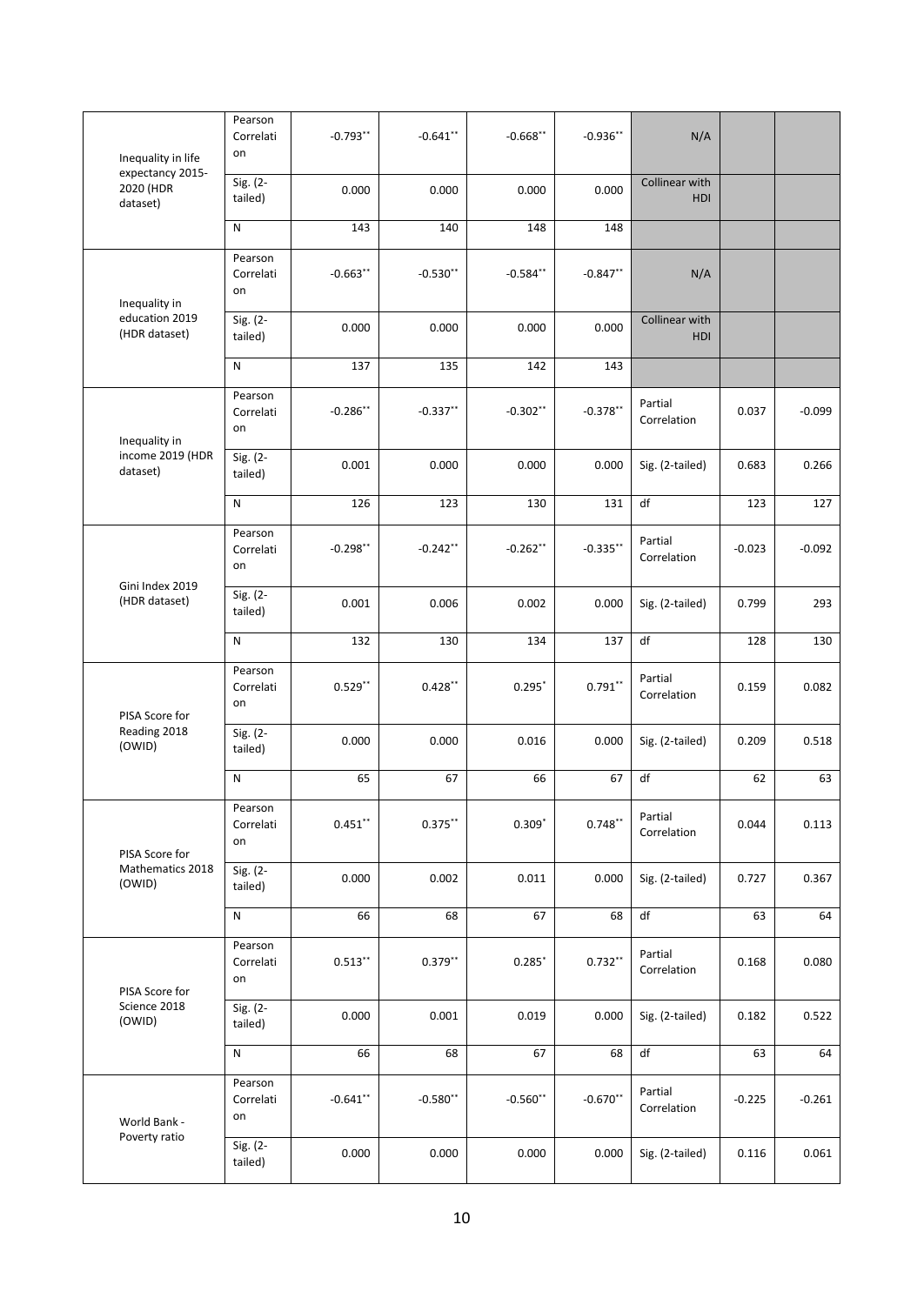|                                                                                                                        | N                          | 51         | 51         | 50                                                                                                                                                                                                                                                                                                                                                                                                                                                                                                                                                                                                                                                                                                                                                                                                                                                                   | 51          | df                     | 48        | 47        |
|------------------------------------------------------------------------------------------------------------------------|----------------------------|------------|------------|----------------------------------------------------------------------------------------------------------------------------------------------------------------------------------------------------------------------------------------------------------------------------------------------------------------------------------------------------------------------------------------------------------------------------------------------------------------------------------------------------------------------------------------------------------------------------------------------------------------------------------------------------------------------------------------------------------------------------------------------------------------------------------------------------------------------------------------------------------------------|-------------|------------------------|-----------|-----------|
| World Bank -                                                                                                           | Pearson<br>Correlati<br>on | $-0.637**$ | $-0.494**$ | $-0.536**$                                                                                                                                                                                                                                                                                                                                                                                                                                                                                                                                                                                                                                                                                                                                                                                                                                                           | $-0.705***$ | Partial<br>Correlation | $-0.167$  | $-0.213"$ |
| National poverty<br>ratio                                                                                              | Sig. (2-<br>tailed)        | 0.000      | 0.000      | 0.000                                                                                                                                                                                                                                                                                                                                                                                                                                                                                                                                                                                                                                                                                                                                                                                                                                                                | 0.000       | Sig. (2-tailed)        | 0.066     | 0.018     |
|                                                                                                                        | N                          | 123        | 120        | df<br>125<br>127<br>Partial<br>$-.770**$<br>$-0.389**$<br>Correlation<br>.000<br>0.000<br>.000<br>Sig. (2-tailed)<br>97<br>102<br>df<br>103<br>Partial<br>$0.766**$<br>$0.480**$<br>Correlation<br>0.000<br>0.000<br>0.000<br>Sig. (2-tailed)<br>df<br>150<br>142<br>146<br>Partial<br>$-0.069$<br>$0.182*$<br>$-0.066$<br><b>Correlation</b><br>0.462<br>0.046<br>0.463<br>Sig. (2-tailed)<br>121<br>df<br>116<br>124<br>Partial<br>$0.536**$<br>$0.497**$<br>Correlation<br>0.000<br>0.000<br>0.000<br>Sig. (2-tailed)<br>df<br>126<br>131<br>134<br>Partial<br>$0.387***$<br>$0.270**$<br>Correlation<br>0.000<br>0.001<br>0.000<br>Sig. (2-tailed)<br>142<br>df<br>136<br>144<br>Partial<br>$0.775***$<br>$0.511***$<br>Correlation<br>0.000<br>0.000<br>0.000<br>Sig. (2-tailed)<br>145<br>df<br>136<br>144<br>Partial<br>$0.564**$<br>$0.399**$<br>Correlation | 119         | 121                    |           |           |
| Extreme poverty                                                                                                        | Pearson<br>Correlati<br>on | $-0.654$   | $-.468**$  |                                                                                                                                                                                                                                                                                                                                                                                                                                                                                                                                                                                                                                                                                                                                                                                                                                                                      |             |                        | $-0.068$  | 0.065     |
| rate (OWID)                                                                                                            | Sig. (2-<br>tailed)        | 0.000      |            |                                                                                                                                                                                                                                                                                                                                                                                                                                                                                                                                                                                                                                                                                                                                                                                                                                                                      |             |                        | 0.496     | 0.521     |
|                                                                                                                        | N                          | 145        |            |                                                                                                                                                                                                                                                                                                                                                                                                                                                                                                                                                                                                                                                                                                                                                                                                                                                                      |             |                        | 100       | 99        |
| Corruption<br>Perception Index                                                                                         | Pearson<br>Correlati<br>on | $0.689**$  | $0.663**$  |                                                                                                                                                                                                                                                                                                                                                                                                                                                                                                                                                                                                                                                                                                                                                                                                                                                                      |             |                        | $0.135*$  | $-0.004$  |
| CPI 2020<br>(Transparency<br>International)                                                                            | Sig. (2-<br>tailed)        | 0.000      |            |                                                                                                                                                                                                                                                                                                                                                                                                                                                                                                                                                                                                                                                                                                                                                                                                                                                                      |             |                        | 0.109     | 0.965     |
|                                                                                                                        | N                          | 144        |            |                                                                                                                                                                                                                                                                                                                                                                                                                                                                                                                                                                                                                                                                                                                                                                                                                                                                      |             |                        | 140       | 142       |
| Share of people<br>who trust their<br>national<br>government 2018<br>(OWID, from<br><b>Wellcome Global</b><br>Monitor) | Pearson<br>Correlati<br>on | 0.053      |            |                                                                                                                                                                                                                                                                                                                                                                                                                                                                                                                                                                                                                                                                                                                                                                                                                                                                      |             |                        | $0.217*$  | $0.266*$  |
|                                                                                                                        | Sig. (2-<br>tailed)        | 0.564      |            |                                                                                                                                                                                                                                                                                                                                                                                                                                                                                                                                                                                                                                                                                                                                                                                                                                                                      |             |                        | 0.018     | 0.003     |
|                                                                                                                        | N                          | 120        |            |                                                                                                                                                                                                                                                                                                                                                                                                                                                                                                                                                                                                                                                                                                                                                                                                                                                                      |             |                        | 117       | 118       |
| Share of people<br>who trust doctors<br>and nurses in their                                                            | Pearson<br>Correlati<br>on | $0.575***$ | $0.413**$  |                                                                                                                                                                                                                                                                                                                                                                                                                                                                                                                                                                                                                                                                                                                                                                                                                                                                      |             |                        | $0.267$ * | $0.272*$  |
| country 2018<br>(OWID, from<br><b>Wellcome Global</b>                                                                  | Sig. (2-<br>tailed)        | 0.000      |            |                                                                                                                                                                                                                                                                                                                                                                                                                                                                                                                                                                                                                                                                                                                                                                                                                                                                      |             |                        | 0.002     | 0.002     |
| Monitor)                                                                                                               | ${\sf N}$                  | 129        |            |                                                                                                                                                                                                                                                                                                                                                                                                                                                                                                                                                                                                                                                                                                                                                                                                                                                                      |             |                        | 126       | 128       |
| Health<br>expenditure % of                                                                                             | Pearson<br>Correlati<br>on | $0.348***$ | $0.326***$ |                                                                                                                                                                                                                                                                                                                                                                                                                                                                                                                                                                                                                                                                                                                                                                                                                                                                      |             |                        | 0.014     | 0.054     |
| GDP in 2017 (HDR<br>dataset)                                                                                           | Sig. (2-<br>tailed)        | 0.000      |            |                                                                                                                                                                                                                                                                                                                                                                                                                                                                                                                                                                                                                                                                                                                                                                                                                                                                      |             |                        | 0.868     | 0.523     |
|                                                                                                                        | ${\sf N}$                  | 138        |            |                                                                                                                                                                                                                                                                                                                                                                                                                                                                                                                                                                                                                                                                                                                                                                                                                                                                      |             |                        | 135       | 139       |
| Physicians per                                                                                                         | Pearson<br>Correlati<br>on | $0.620**$  | $0.576***$ |                                                                                                                                                                                                                                                                                                                                                                                                                                                                                                                                                                                                                                                                                                                                                                                                                                                                      |             |                        | $-0.033$  | 0.076     |
| 1000 people 2019<br>(HDR dataset)                                                                                      | Sig. (2-<br>tailed)        | 0.000      |            |                                                                                                                                                                                                                                                                                                                                                                                                                                                                                                                                                                                                                                                                                                                                                                                                                                                                      |             |                        | 0.698     | 0.368     |
|                                                                                                                        | N                          | 139        | $0.309**$  |                                                                                                                                                                                                                                                                                                                                                                                                                                                                                                                                                                                                                                                                                                                                                                                                                                                                      | 135         | 141                    |           |           |
| Hospital beds per<br>1000 people 2019<br>(HDR dataset)                                                                 | Pearson<br>Correlati<br>on | $0.394**$  |            |                                                                                                                                                                                                                                                                                                                                                                                                                                                                                                                                                                                                                                                                                                                                                                                                                                                                      |             |                        | $-0.149$  | 0.078     |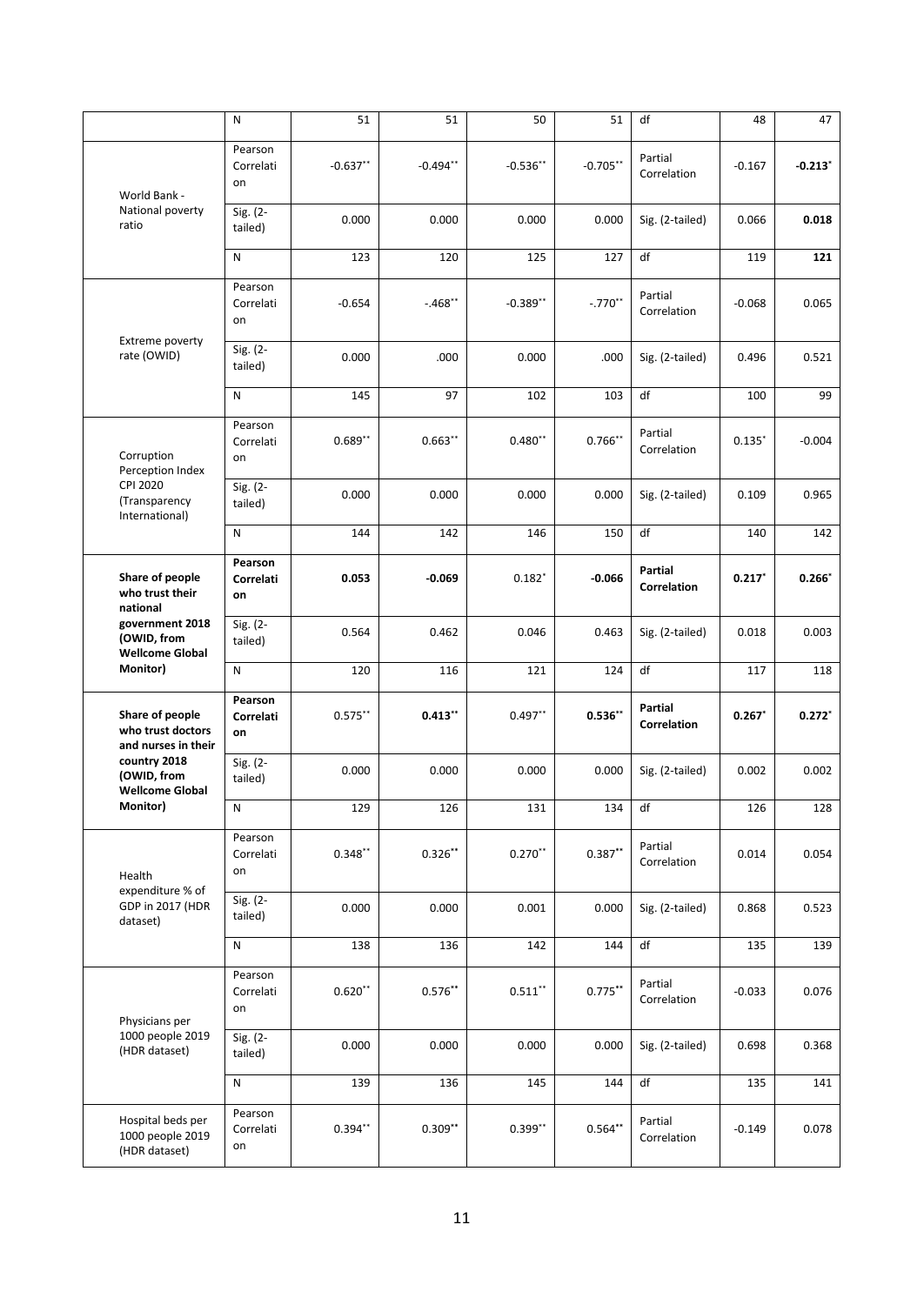|                                               | Sig. (2-<br>tailed)        | 0.000      | 0.000     | 0.000        | 0.000     | Sig. (2-tailed)                                                                                | 0.092    | 0.375    |
|-----------------------------------------------|----------------------------|------------|-----------|--------------|-----------|------------------------------------------------------------------------------------------------|----------|----------|
|                                               | N                          | 131        | 128       | 135          | 134       | df                                                                                             | 127      | 131      |
|                                               | Pearson<br>Correlati<br>on | $-0.497**$ | $-.376**$ | $-0.221**$   | $-.410**$ | Partial<br>Correlation                                                                         | $-0.300$ | 0.055    |
| Cardiovascular<br>death rate (OWID)           | Sig. (2-<br>tailed)        | 0.000      | .000      | 0.008        | .000      | Sig. (2-tailed)                                                                                | 0.000    | 0.520    |
|                                               | N                          | 145        | 137       | 142          | 144       | df                                                                                             | 141      | 138      |
|                                               | Pearson<br>Correlati<br>on | $0.238***$ | .120      | 0.125        | $.269***$ | Partial<br>Correlation                                                                         | 0.031    | $-0.056$ |
| Prevalence of<br>diabetes (OWID)              | Sig. (2-<br>tailed)        | 0.004      | .165      | 0.139        | .001      | Sig. (2-tailed)                                                                                | 0.714    | 0.509    |
|                                               | $\mathsf{N}$               | 144        | 136       | 141          | 144       | df<br>Partial<br>$\mathbf{0.622}^{**}$<br>Correlation<br>0.000<br>Sig. (2-tailed)<br>df<br>147 | 141      | 138      |
| <b>Infants immunized</b><br>for measles at 12 | Pearson<br>Correlati<br>on | $0.623**$  | $0.404**$ | $\mathbf{1}$ |           |                                                                                                | 0.231    | N/A      |
| months, 2019 (%)<br>(UNDP HDR)                | Sig. (2-<br>tailed)        | 0.000      | 0.000     |              |           |                                                                                                | 0.006    |          |
|                                               | N                          | 142        | 139       | 148          |           |                                                                                                | 138      |          |

\*\*. Correlation is significant at the 0.01 level (2-tailed).

\*. Correlation is significant at the 0.05 level (2-tailed).

The three components of the HDI have differential predictive power for COVID-19 vaccination success (Table 3). A multiple regression model of the vaccination rate in February 2022 on the three dimensions of HDI (Model 1 includes the mean years of schooling, and Model 2 includes the expected years of schooling) indicates that, when controlling for the other dimensions, *the strongest predictor remains life expectancy*. The model, including all three HDI dimensions, does not lead to a substantial increase in predictive power. This is due to the fact that life expectancy, GNI per capita, and the mean and expected years of schooling are strongly intercorrelated and the latter do not contribute much in terms of additional explanatory power.

*The educational component of the HDI and GNI per capita are less powerful predictors than life expectancy in a multivariate model*. Either of education or GNI per capita may be statistically significant, but not both, depending on the chosen indicator for education (Model 1 and Model 2). The mean value of years of schooling in Model 1 is not a statistically significant predictor, but GNI per capita is. In Model 2 the expected value for years of schooling retains statistical significance, but GNI per capita does not. In Model 3, we see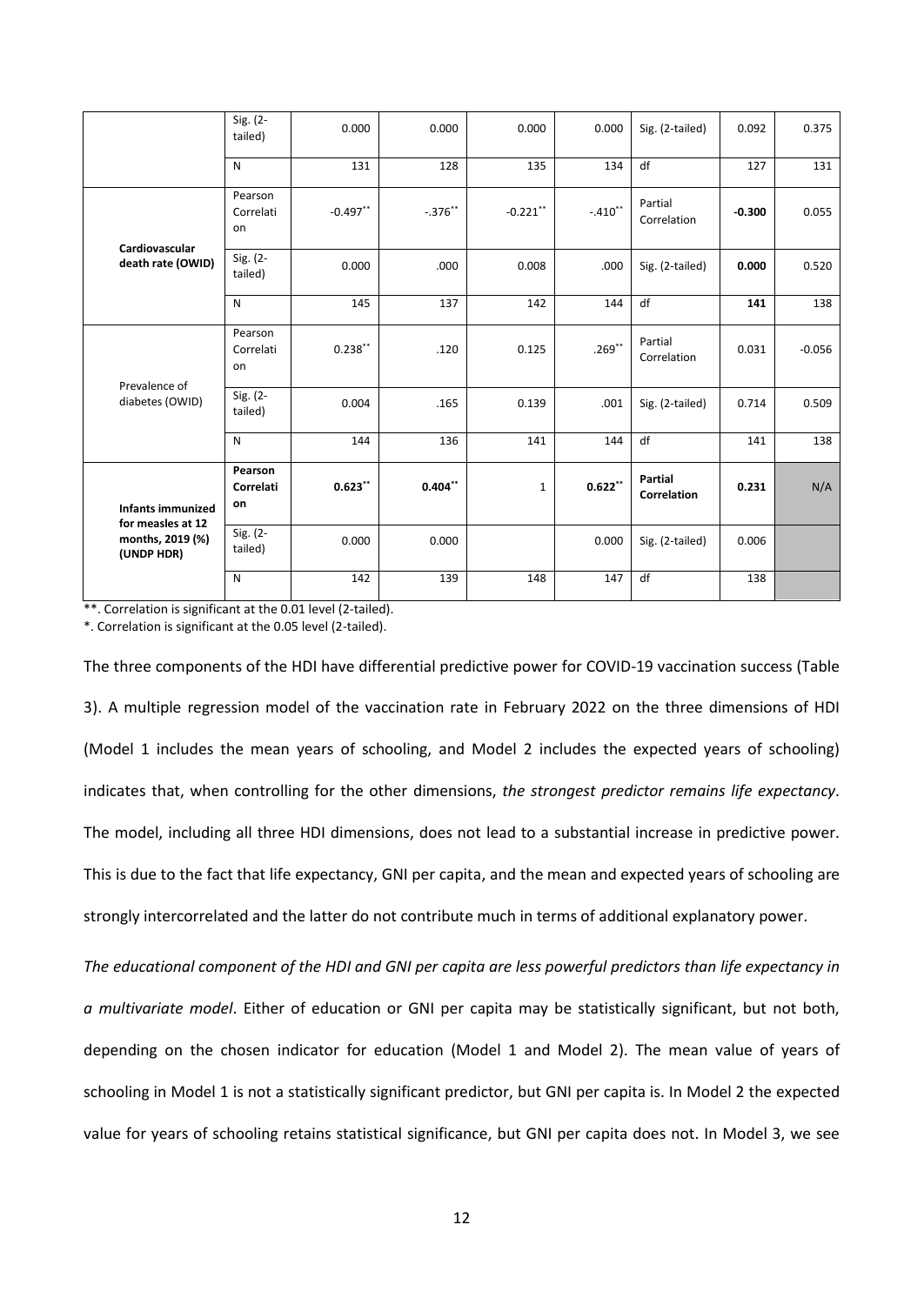that life expectancy is the strongest predictor for measles vaccination, followed by mean years of schooling.

The same holds if we include expected years of schooling instead.

|                                      | Model 1                                                              |       | Model 2                                                              |       | Model 3          |                                                            |  |
|--------------------------------------|----------------------------------------------------------------------|-------|----------------------------------------------------------------------|-------|------------------|------------------------------------------------------------|--|
|                                      | Dependent variable: People<br>fully vaccinated (%),<br>February 2022 |       | Dependent variable: People<br>fully vaccinated (%), February<br>2022 |       | months (%), 2019 | Dependent variable: Infants<br>immunized for measles at 12 |  |
| Independent variables:               | <b>Beta</b>                                                          | Sig.  | <b>Beta</b>                                                          | Sig.  | <b>Beta</b>      | Sig.                                                       |  |
| Life expectancy at birth 2019        | $0.674**$                                                            | 0.000 | $0.522***$                                                           | 0.000 | 0.513            | 0.000                                                      |  |
| GNI per capita 2019 (in 2017<br>PPP) | $0.206**$                                                            | 0.006 | 0.113                                                                | 0.121 | $-0.140$         | 0.150                                                      |  |
| Mean years of schooling 2019         | 0.003                                                                | 0.968 | N/A                                                                  |       | 0.275            | 0.011                                                      |  |
| Expected years of schooling          | N/A                                                                  |       | $0.270**$                                                            | 0.002 | N/A              |                                                            |  |
| Listwise N                           | 142                                                                  |       | 142                                                                  |       | 147              |                                                            |  |
| <b>Adjusted R Square</b>             |                                                                      | 0.700 |                                                                      | 0.719 | 0.408            |                                                            |  |

Table 3. Multiple regression model of the rate of people fully vaccinated in Feb. 2022 on HDI components: life expectancy, GNI per capita and mean years of schooling in 2019. Source: Authors' analysis of publicly available data from UNDP HDR and Our World in Data

Going back to partial correlations, *other indicators of educational outcome at country-level do not add predictive power beyond the HDI.* There are statistically significant bivariate correlations between vaccination rates and Programme for International Student Assessment (PISA) scores (Table 2). Still, the partial correlations for each of the PISA scores become statistically insignificant when controlling for HDI, life expectancy or GNI (PISA scores are only available for 67 countries). This indicates that, at country-level, literacies influence vaccination success insofar as they translate into higher life expectancy and GNI.

While a wide variety of indicators of human, social, and economic capital are correlated with vaccination success, both in July 2021 and February 2022, their predictive relevance is, most often, overlapping with the HDI. As we can see in Table 2, partial correlations when controlling for the HDI are, as a rule, statistically insignificant. Two indicators of social capital contribute to predicting vaccination success beyond the HDI: the share of people who trust doctors and nurses and the share of people who trust their national government. *Trust seems to play a significant role in the country-level success of the COVID-19 vaccination campaign.*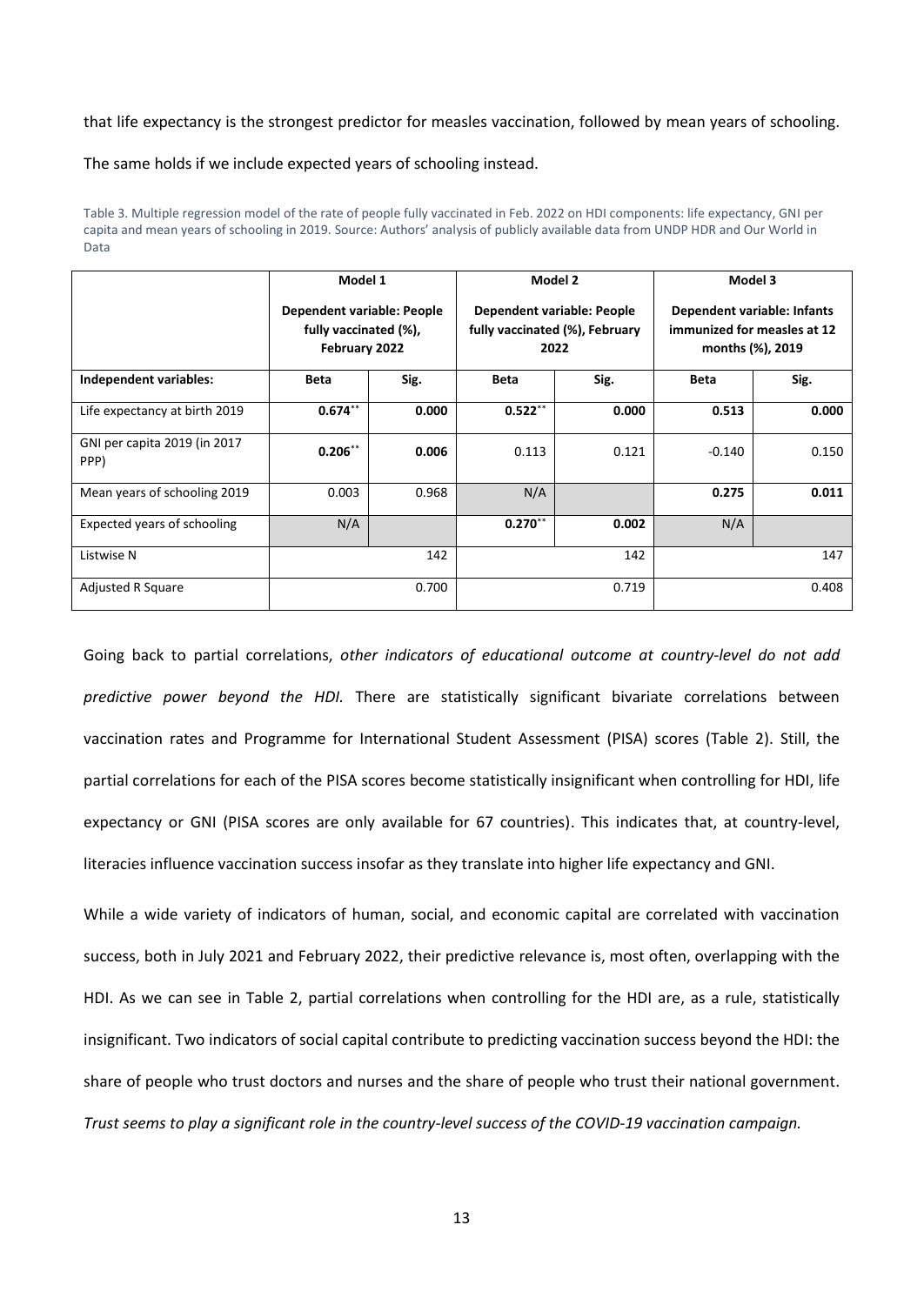*Indicators of health system effectiveness retain statistically significant partial correlations with the vaccination rate in February 2022 when controlling for the HDI*. Cardiovascular (CVD) death rate has a partial correlation of –0.300 (*p* = 0.000), and the proportion of infants immunized for measles before one year of age has a partial correlation of 0.231 (*p* = 0.006). CVD are the leading cause of death globally. While their prevalence is higher in more developed countries, the associated mortality is higher in less developed countries. This makes this indicator a powerful proxy to capture the effectiveness of a country's medical system and overall social organization in increasing lifespan. The proportion of infants immunized for measles is a more specific indicator, pointing to a country's performance in its vaccination infrastructure. The prevalence of diabetes is not correlated with the COVID vaccination rate when controlling for the HDI, despite diabetes being a risk factor for severe COVID infections, which was associated with priority in the early vaccination campaigns.

*The pattern of correlations for predicting infant measles vaccination for one-year olds is very similar with COVID-19 vaccination.* The strongest bivariate predictors are life expectancy and the HDI. When controlling for the HDI, trust in the national government and trust in doctors and nurses remain statistically significant, but others indicators do not – except national poverty rates, which are relevant for measles but not for COVID-19 vaccination. Conversely, the CVD death rate remains significant for COVID-19 vaccination when controlling for the HDI, but not for measles.

In Table 4, we estimated a multiple linear regression of vaccination rates in February 2022 on HDI and the predictors that retained statistical significance when controlling for HDI: trust in doctors and nurses, trust in national government, infants immunized for measles, and the CVD death rate. In Model 3, the HDI remained the strongest predictor of vaccination success. The share of people who trust doctors and nurses and the trust in the national government are no longer statistically significant, when they are both included in the model. The other two health outputs remained statistically significant. We then excluded trust in the national government in Model 4, given that it correlates highly with trust in doctors and nurses. As a result of this model respecification, in Model 4, trust in doctors and nurses became statistically significant. In

14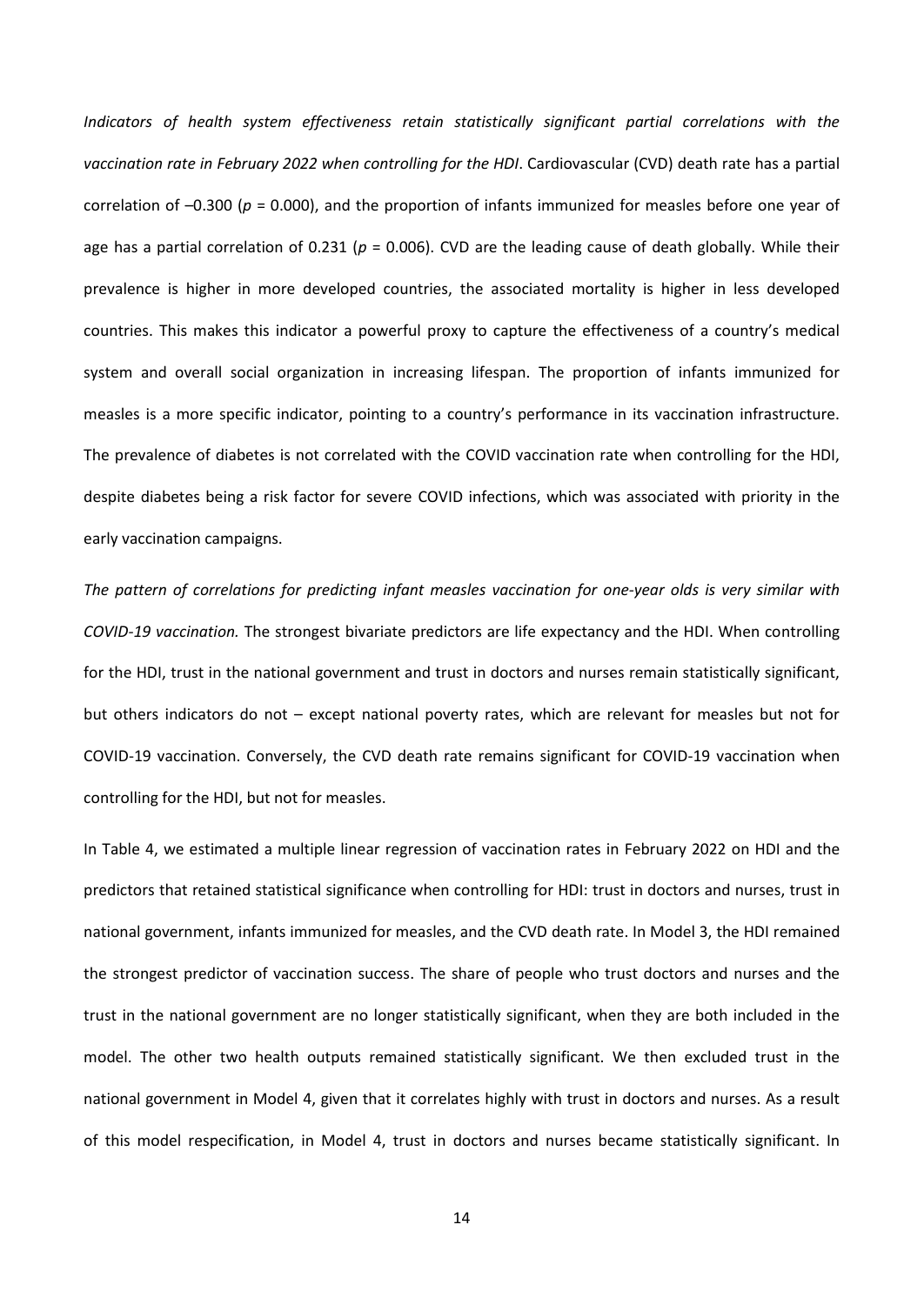#### Model 4 the national poverty rate is also a marginally statistically significant predictor for COVID-19

#### vaccination.

*Table 4. Multiple regression model of vaccination rates on HDI, trust indicators, and cardiovascular death rate. Source: Authors' analysis of publicly available data from UNDP HDR and Our World in Data.*

|                                                                                  | Model 3                                                           |           | Model 4                                           |       | Model 5                                                                        |       |  |
|----------------------------------------------------------------------------------|-------------------------------------------------------------------|-----------|---------------------------------------------------|-------|--------------------------------------------------------------------------------|-------|--|
|                                                                                  | Dependent variable: Covid-19 vaccination rate in<br>February 2022 |           |                                                   |       | Dependent variable: Infants<br>immunized for measles at 12<br>months, 2019 (%) |       |  |
|                                                                                  | <b>Standardized</b><br>coefficient<br><b>Beta</b>                 | Sig.      | <b>Standardized</b><br>coefficient<br><b>Beta</b> | Sig.  | <b>Standardized</b><br>coefficient<br><b>Beta</b>                              | Sig.  |  |
| Independent variables:                                                           |                                                                   |           |                                                   |       |                                                                                |       |  |
| HDI 2019 (HDR dataset)                                                           | $0.588$ **                                                        | 0.00<br>0 | $0.472$ **                                        | 0.003 | $0.389**$                                                                      | 0.001 |  |
| <b>World Bank National</b><br>poverty rate                                       | $-0.030$                                                          | 0.67<br>7 | $-0.145$                                          | 0.044 | $-0.109$                                                                       | 0.283 |  |
| Share of people who trust<br>doctors and nurses in their<br>country, 2018 (OWID) | 0.177                                                             | 0.06<br>5 | $0.150^*$                                         | 0.021 | 0.287                                                                          | 0.001 |  |
| Cardiovascular death rate                                                        | $-0.197$ **                                                       | 0.00<br>0 | $-0.219$ **                                       | 0.000 | 0.098                                                                          | 0.216 |  |
| Infants immunized for<br>measles at 12 months,<br>2019 (%) (UNDP HDR)            | $0.135$ **                                                        | 0.02<br>0 | 0.143                                             | 0.038 | Dependent<br>variable                                                          |       |  |
| Share of people who trust<br>their national government,<br>2018 (OWID)           | $-0.001$                                                          | 0.09<br>4 | Not included                                      |       | Not included                                                                   |       |  |
| <b>Adjusted R Square</b>                                                         |                                                                   | 0.753     |                                                   | 0.703 |                                                                                | 0.395 |  |
| Listwise N                                                                       |                                                                   | 105       |                                                   | 111   |                                                                                | 111   |  |

As discussed before, a similar understanding holds for measles vaccination (Table 4, Model 5). The HDI is also the strongest predictor of the rate of infants immunized for measles. The lower beta coefficient also reflects the nonlinear relationship, which is better approximated by a logarithmic curve, because of the vaccination plateau (Fig. 3). Therefore, the predictive relevance of the HDI goes beyond COVID-19 vaccination, covering previous, better institutionalized vaccines as well. The rate of trust in doctors and nurses is also a significant predictor of measles vaccination. The CVD rate does not add a statistically significant predictive power for measles vaccination. Neither does the national poverty rate, despite having a significant partial correlation when controlling for the HDI.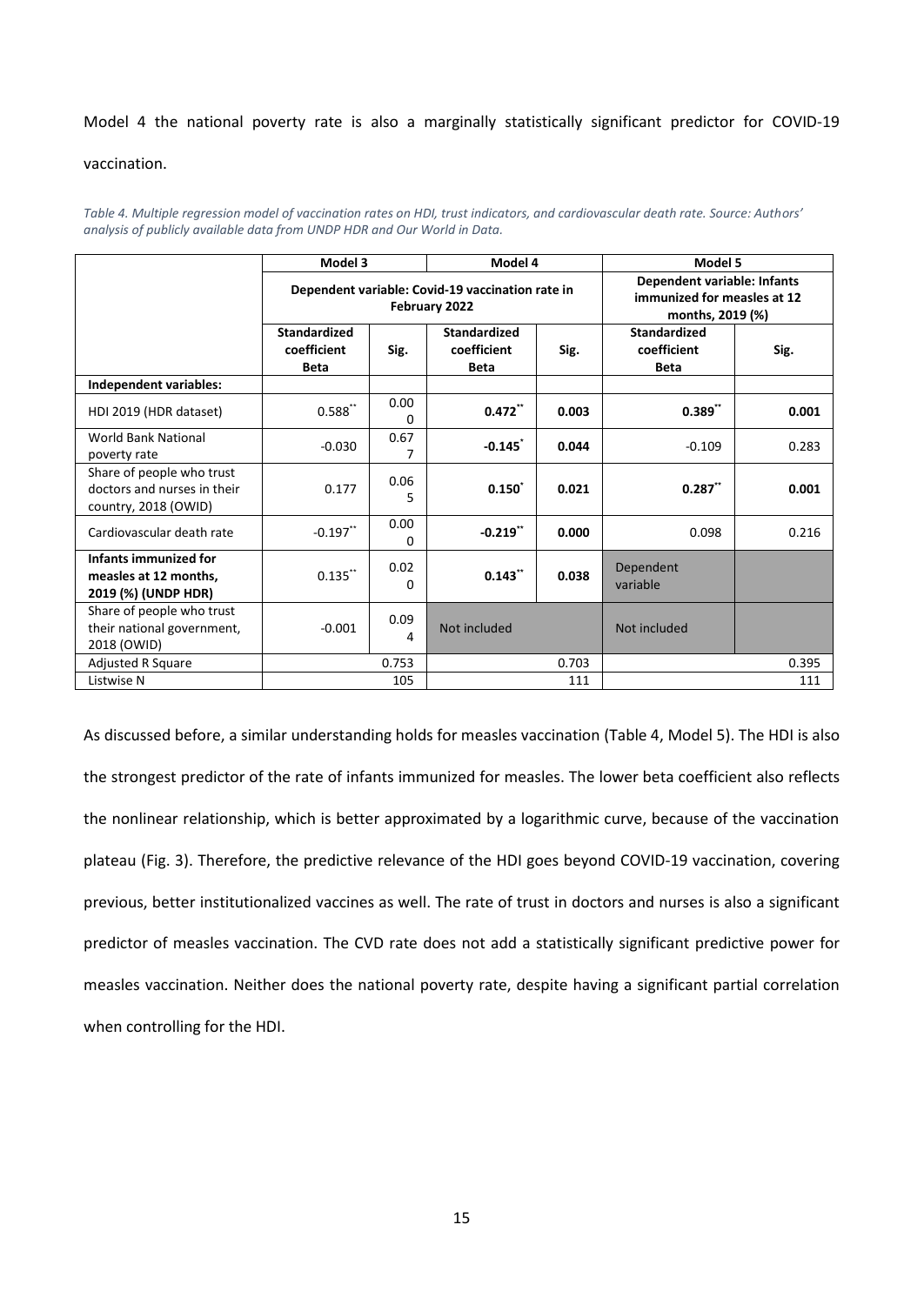

Fig. 3. Scatterplot of rates of infants immunized against measles for one-year olds, 2019, vs. HDI 2019, with a logarithmic growth trendline. Source: Authors' analysis on data from UNDP Human Development Reports.

The relationship between COVID-19 vaccination rates and trust in doctors and nurses, while controlling for HDI and other country-level health outcomes, is useful to clarify divergences that rank prominently in public debate. COVID-19 vaccination trajectories among countries in the same HDI categories have been quite different. While the United States and Israel were initially champions due to securing early access, by July 2021 they had started losing ground compared with other high HDI countries, which benefit from very high levels of trust in their medical systems  $^{33}$ ,  $^{34}$  (Fig. 4).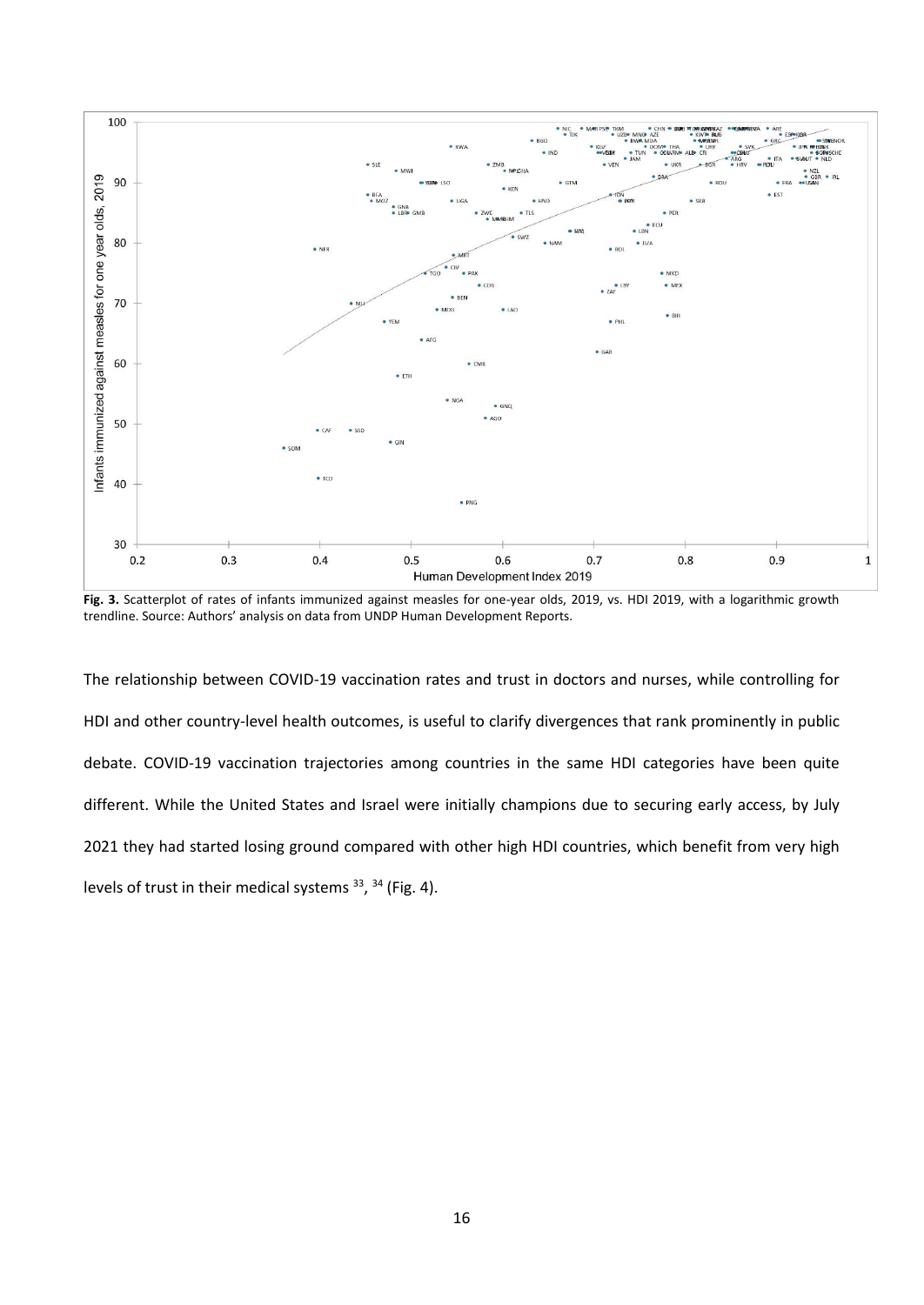

ignored to maximize comparability between

**Fig. 4.** Rate of fully vaccinated people in Singapore, Spain, Canada, and the US. Source: Our World in Data.

Another contrasting story concerns Romania and Spain. Romania has had a temporary advantage in the early days of the vaccination campaign, which was lost in June, when Spain started gaining ground, reaching one of the top global vaccination rates in February 2022. Since both are members of the European Union, this difference reflects vaccine hesitancy more than vaccine inequity. Trust in the healthcare system has been invoked to account for differences in vaccine hesitancy. Spain is credited with a high level of trust in vaccines and in its medical system  $34$ ,  $33$ . On the other hand, less than 40% of the Romanian public trusts public hospitals <sup>35</sup>, following a decade-long struggle with corruption <sup>36</sup>. India, which has a very high rate of trust in doctors and nurses <sup>33</sup>, has reached higher vaccination rates than Romania, despite its considerable challenges in vaccine availability. The low levels of public trust in the medical system, associated with a longstanding crisis <sup>37</sup>, <sup>34</sup>, also seem to account, in part, for Bulgaria's low rate of vaccination despite the high availability of vaccines typical of EU countries (Fig. 5).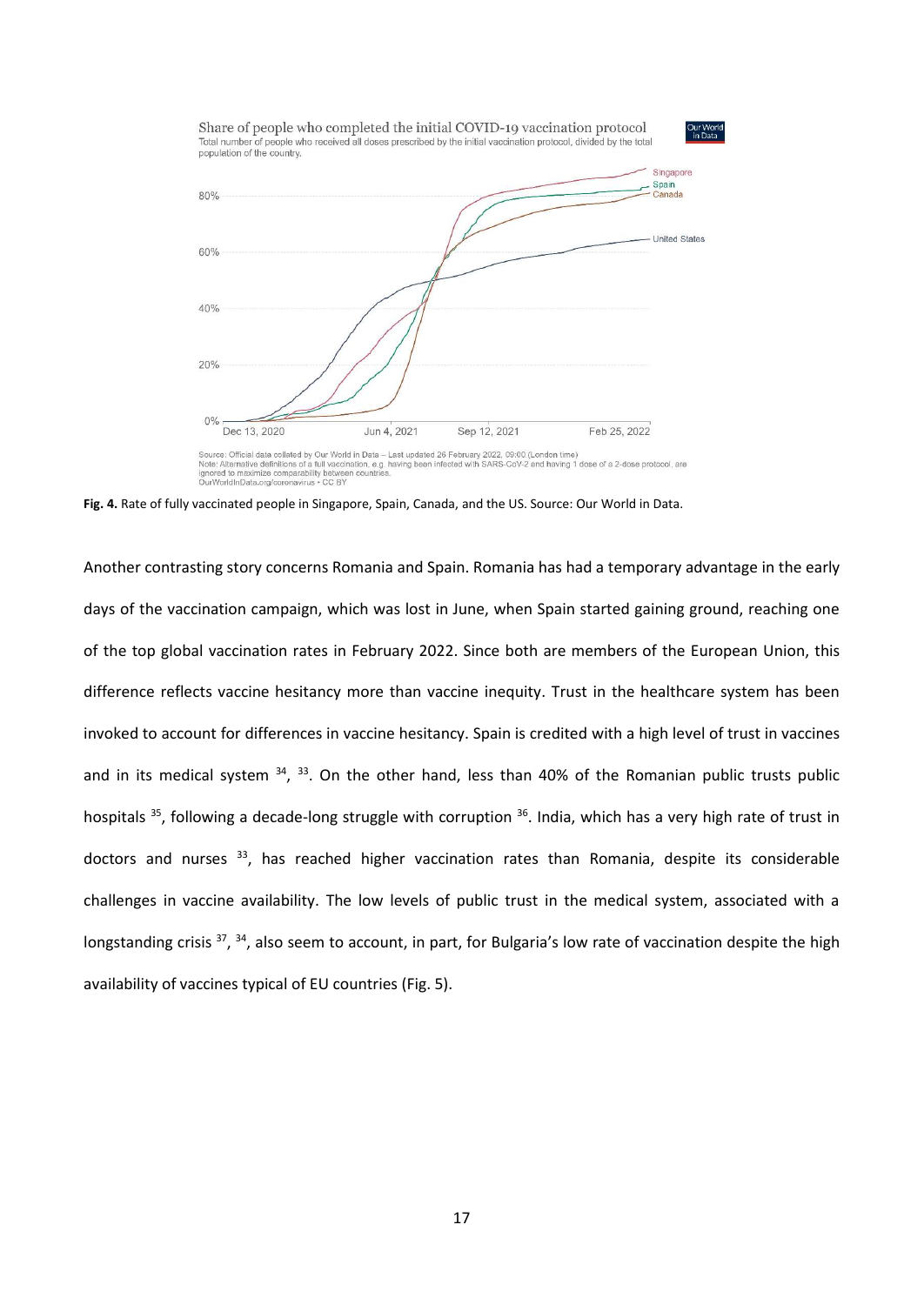

Source: Official data collated by Our World in Data - Last updated 26 February 2022, 09:00 (London time)<br>Note: Alternative definitions of a full vaccination, e.g. having been infected with SARS-CoV-2 and having 1 dose of a ignored to maximize comparability between countries<br>OurWorldInData.org/coronavirus • CC BY

**Fig. 5.** Rate of fully vaccinated people in Spain, India, Romania, and Bulgaria. Source: Our World in Data.

#### **Discussion**

Our exploratory analysis of social patterns that uphold vaccination success, in the case of COVID-19 and measles, highlights *the role of the HDI as the strongest predictor* among a set of widely used measures of human, social, and economic capital. Among its three dimensions, *life expectancy is the most relevant for accounting for COVID-19 and measles vaccination success*. It is important to keep in mind that these are synthetic indicators of the effectiveness of social organizations, reflecting the country-level outcomes of the interplay of local and global forces of creation and destruction.

*Education outcomes, measured through mean years of schooling, expected years of schooling, or PISA results, add less explanatory power than life expectancy*, in regard to the COVID-19 and measles vaccination. This supports the argument that vaccination success is less a matter of overcoming deficits in scientific literacy, and more a matter of establishing public trust in a health system and science with proven anterior performance in keeping people healthy and alive <sup>10</sup>.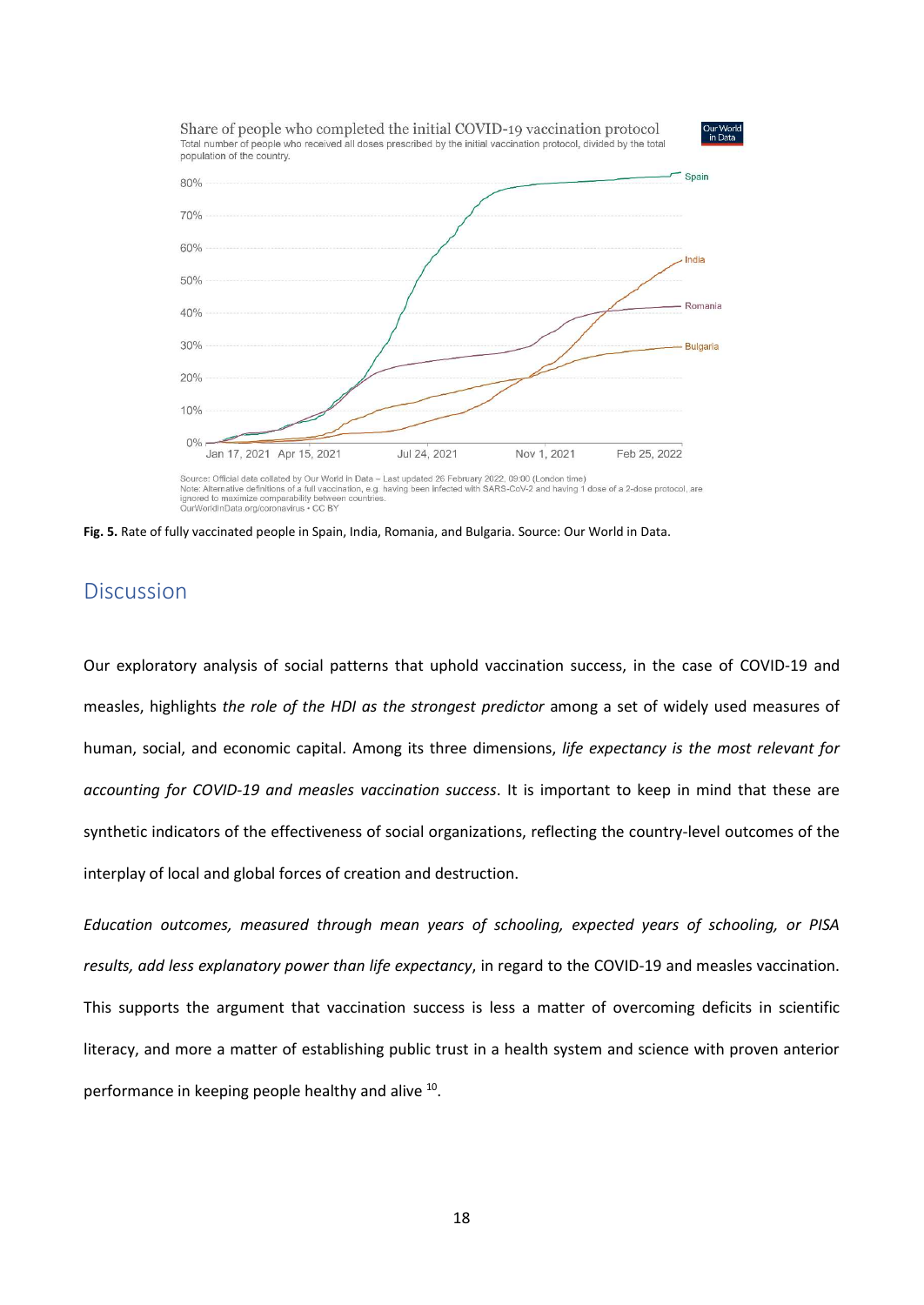*Our analysis also highlights the role of trust in doctors and nurses as a predictor of vaccination success*. It remains statistically significant when controlling for the HDI and other generic and specific indicators of health system effectiveness (CVD mortality and measles vaccination coverage, respectively). Trust is statistically significant in partial correlation and multiple regression models of both COVID-19 and measles vaccination, while other indicators concerning economic inequality, perceived corruption, and inputs into the health system do not add predictive value beyond the HDI. National poverty rates seem to remain a relevant predictor for both types of vaccination, though statistical significance is oscillating around the 5% threshold, depending on model specification.

COVID-19 vaccines prove to be part of the Matthew effect of accumulating advantages and exacerbating disadvantages that the pandemic inflicted on societies and communities across the world <sup>38</sup>. At the same time, the remaining 28% of variability that cannot be determined through these sets of metrics points to a considerable scope for collective and individual agency in a time of crisis. For example, countries with an HDI of approximatively 85 ranged from rates of 40% to 80% for fully vaccinated people. The mobilization and coordination in the vaccination campaigns of citizens, medical professionals, scientists, journalists, and politicians, among others, account for at least some of this variability in overcoming vaccine hesitancy and inequity.

#### Author contribution

All authors made a significant contribution to the development of this manuscript and approved the final version for submission.

# Funding

This work was supported by the Ministry of Innovation, Scientific Research, and Digitalization, Romania, project PN-III-P4-ID-PCE-2020-1589.

19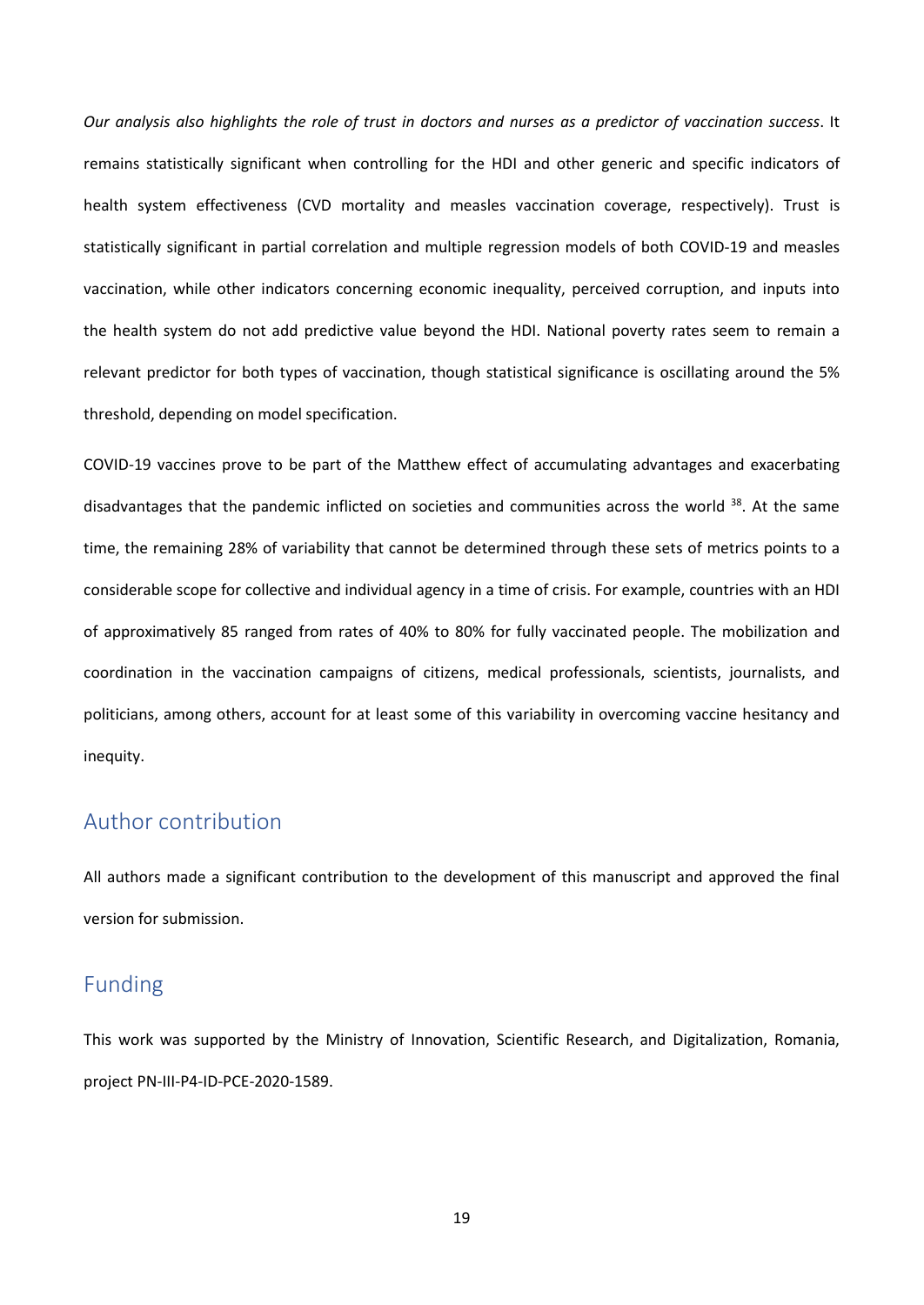# Declaration of Competing Interest

The authors declare that they have no known competing financial interests or personal relationships that

could have appeared to influence the work reported in this paper.

# References

- 1. Zarker K. 20 Questions: Dave Barry [Internet]. Pop Matters. 2010 [cited 2022 Feb 9]. Available from: https://www.popmatters.com/124724-dave-barry-2496202602.html
- 2. Doherty M, Buchy P, Standaert B, Giaquinto C, Prado-Cohrs D. Vaccine impact: Benefits for human health. Vaccine [Internet]. 2016 Dec 20 [cited 2022 Feb 9];34(52):6707–14. Available from: https://pubmed.ncbi.nlm.nih.gov/27773475/
- 3. Aburto JM, Schöley J, Kashnitsky I, Zhang L, Rahal C, Missov TI, et al. Quantifying impacts of the COVID-19 pandemic through life expectancy losses: A population-level study of 29 countries. Int J Epidemiol. 2021;
- 4. Islam N, Jdanov DA, Shkolnikov VM, Khunti K, Kawachi I, White M, et al. Effects of covid-19 pandemic on life expectancy and premature mortality in 2020: time series analysis in 37 countries. BMJ [Internet]. 2021 Nov 3 [cited 2022 Feb 9];375. Available from: https://pubmed.ncbi.nlm.nih.gov/34732390/
- 5. Jabłońska K, Aballéa S, Toumi M. The real-life impact of vaccination on COVID-19 mortality in Europe and Israel. Public Health. 2021 Sep 1;198:230–7.
- 6. Blume S, Mezza M. Epilogue. In: States and vaccines in the age of Covid-19. London: Routledge; 2021. p. 199–217.
- 7. MacDonald NE. Vaccine hesitancy: Definition, scope and determinants. Vaccine. 2015;14(33):1–4.
- 8. Vulpe S-N. Understanding Vaccine Hesitancy as Extended Attitudes. Eur Rev Appl Sociol. 2020;13(20):43–57.
- 9. Vulpe S-N, Rughiniș C. Social amplification of risk and ''probable vaccine damage": A typology of vaccination beliefs in 28 European countries. Vaccine. 2021;39(10):1508–15.
- 10. Rughiniș C, Flaherty MG. The Social Bifurcation of Reality: Symmetrical Construction of Knowledge in Lay Science-Distrusting and Science-Trusting Discourses. Front Sociol. 2022;7.
- 11. Troiano G, Nardi A. Vaccine hesitancy in the era of COVID-19. Public Health. 2021 May 1;194:245–51.
- 12. de Oliveira BRB, da Penha Sobral AIG, Marinho MLM, Sobral MFF, de Souza Melo A, Duarte GB. Determinants of access to the SARS-CoV-2 vaccine: a preliminary approach. Int J Equity Health [Internet]. 2021 Dec 1 [cited 2022 Jan 13];20(1):1–11. Available from: https://equityhealthj.biomedcentral.com/articles/10.1186/s12939-021-01520-4
- 13. Kazemi M, Bragazzi NL, Kong JD. Assessing Inequities in COVID-19 Vaccine Roll-Out Strategy Programs: A Cross-Country Study Using a Machine Learning Approach. SSRN Electron J [Internet]. 2021 Aug 31 [cited 2022 Jan 13]; Available from: https://papers.ssrn.com/abstract=3914835
- 14. Sobral MFF, Bezerra de Oliveira BR, Gomes da Penha Sobral AI, Monteiro Marinho ML, Duarte GB, de Souza Melo A. SARS-COV-2 Vaccines: What Indicators are Associated with the Worldwide Distribution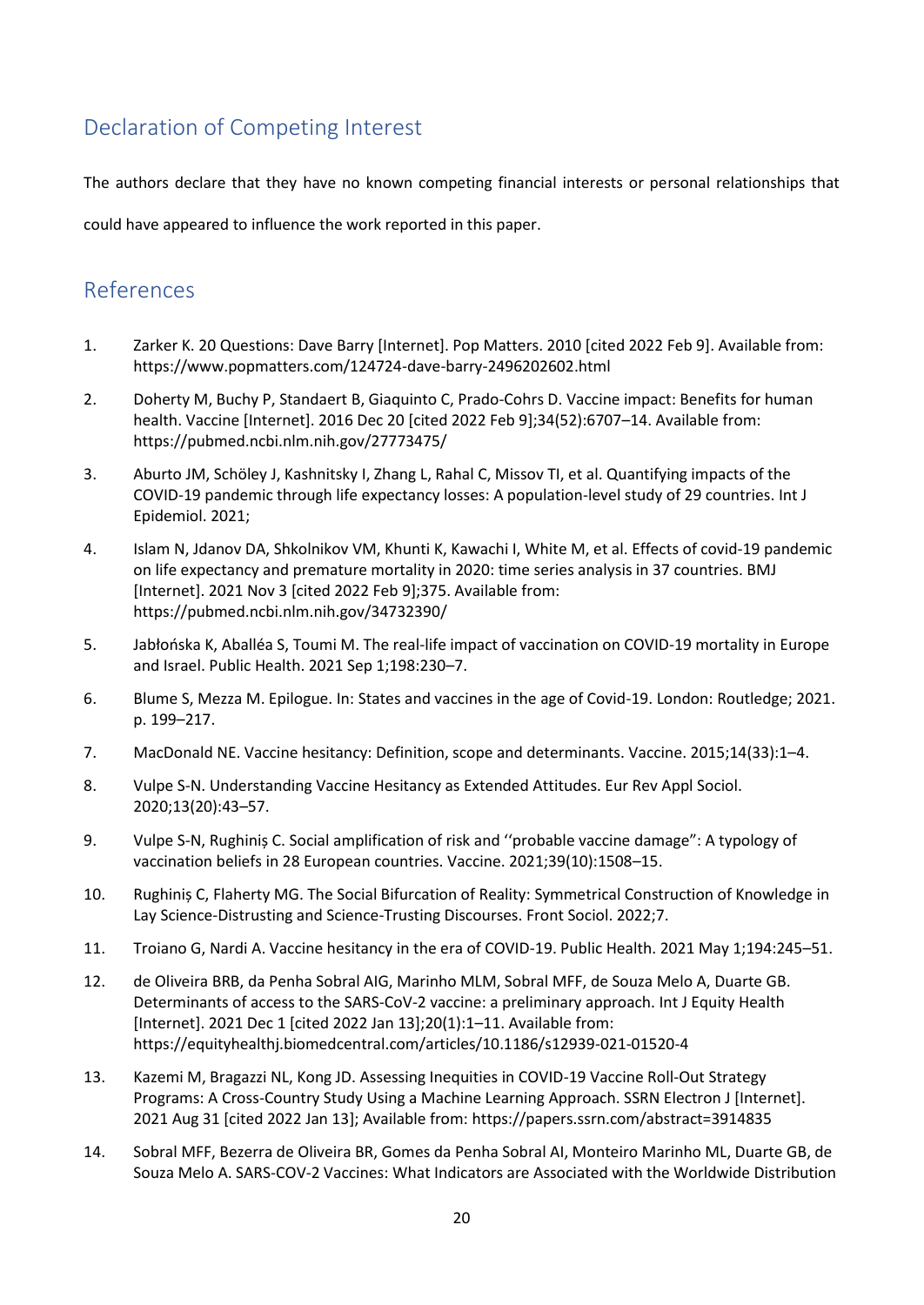of the First Doses: https://doi.org/101177/00469580211060184 [Internet]. 2021 Nov 25 [cited 2022 Jan 13];58:1–7. Available from: https://journals.sagepub.com/doi/full/10.1177/00469580211060184

- 15. Ngo VM, Zimmermann KF, Nguyen P V., Huynh TLD, Nguyen HH. How education and GDP drive the COVID-19 vaccination campaign. 2021. Report No.: 986.
- 16. de Figueiredo A, Johnston IG, Smith DMD, Agarwal S, Larson HJ, Jones NS. Forecasted trends in vaccination coverage and correlations with socioeconomic factors: a global time-series analysis over 30 years. Lancet Glob Heal. 2016 Oct 1;4(10):e726–35.
- 17. Chan HF, Brumpton M, Macintyre A, Arapoc J, Savage DA, Skali A, et al. How confidence in health care systems affects mobility and compliance during the COVID-19 pandemic. PLoS One [Internet]. 2020 Oct 1 [cited 2021 Jul 13];15(10):e0240644. Available from: https://journals.plos.org/plosone/article?id=10.1371/journal.pone.0240644
- 18. Toth C. Repertoires of Vaccine Refusal in Romania. Vaccines. 2020;8(757):1–16.
- 19. Cristea D, Ilie D-G, Constantinescu C, Fîrțală V. Vaccinating against COVID-19: The Correlation between Pro-Vaccination Attitudes and the Belief That Our Peers Want to Get Vaccinated. Vaccines. 2021;9(11).
- 20. David A-E, Enache C-R, Hasmațuchi G, Stanciu R. No need for the needle. A qualitative analysis of the antivax movement in Romania. Prof la Inf. 2022;31(1).
- 21. Numerato D, Vochocová L, Štětka V, Macková A. The vaccination debate in the "post‐truth" era: social media as sites of multi‐layered reflexivity. Sociol Health Illn. 2019 Oct;41(S1):82–97.
- 22. Kerr JR, Schneider CR, Recchia G, Dryhurst S, Sahlin U, Dufouil C, et al. Correlates of intended COVID-19 vaccine acceptance across time and countries: results from a series of cross-sectional surveys. BMJ Open [Internet]. 2021 Aug 1 [cited 2021 Sep 29];11(8):e048025. Available from: https://bmjopen.bmj.com/content/11/8/e048025
- 23. Toshkov D. What Accounts for the Variation in COVID-19 Vaccine Hesitancy in Eastern, Southern and Western Europe? [Internet]. 2022. Available from: https://osf.io/ka2v3/
- 24. Leask J, Carlson SJ, Attwell K, Clark KK, Kaufman J, Hughes C, et al. Communicating with patients and the public about COVID-19 vaccine safety: recommendations from the Collaboration on Social Science and Immunisation. Med J Aust. 2021;215(1):9–12.
- 25. Liao TF. Social and economic inequality in coronavirus disease 2019 vaccination coverage across Illinois counties. Sci Reports 2021 111 [Internet]. 2021 Sep 16 [cited 2021 Sep 30];11(1):1–6. Available from: https://www.nature.com/articles/s41598-021-97705-6
- 26. Table 4 Regression results with the % of the population who have been fully vaccinated against COVID-19 as of 30.08.2021 and corruption as the main explanatory variable. [Internet]. [cited 2022 Feb 28]. Available from: https://www.nature.com/articles/s41598-021-02802-1/tables/4
- 27. Li Q, An L, Xu J, Baliamoune-Lutz M. Corruption costs lives: evidence from a cross-country study. Eur J Heal Econ [Internet]. 2018 Jan 1 [cited 2022 Feb 9];19(1):153–65. Available from: https://link.springer.com/article/10.1007/s10198-017-0872-z
- 28. Jelnov A, Jelnov P. Vaccination Policy and Trust. Econ Model. 2022;
- 29. Ritchie H, Mathieu E, Rodés-Guirao L, Appel C, Giattino C, Ortiz-Ospina E, et al. Coronavirus Pandemic (COVID-19) [Internet]. Our World in Data. 2020 [cited 2022 Feb 9]. Available from: https://ourworldindata.org/coronavirus
- 30. United Nations Development Programme. Human Development Reports [Internet]. 2020 [cited 2022